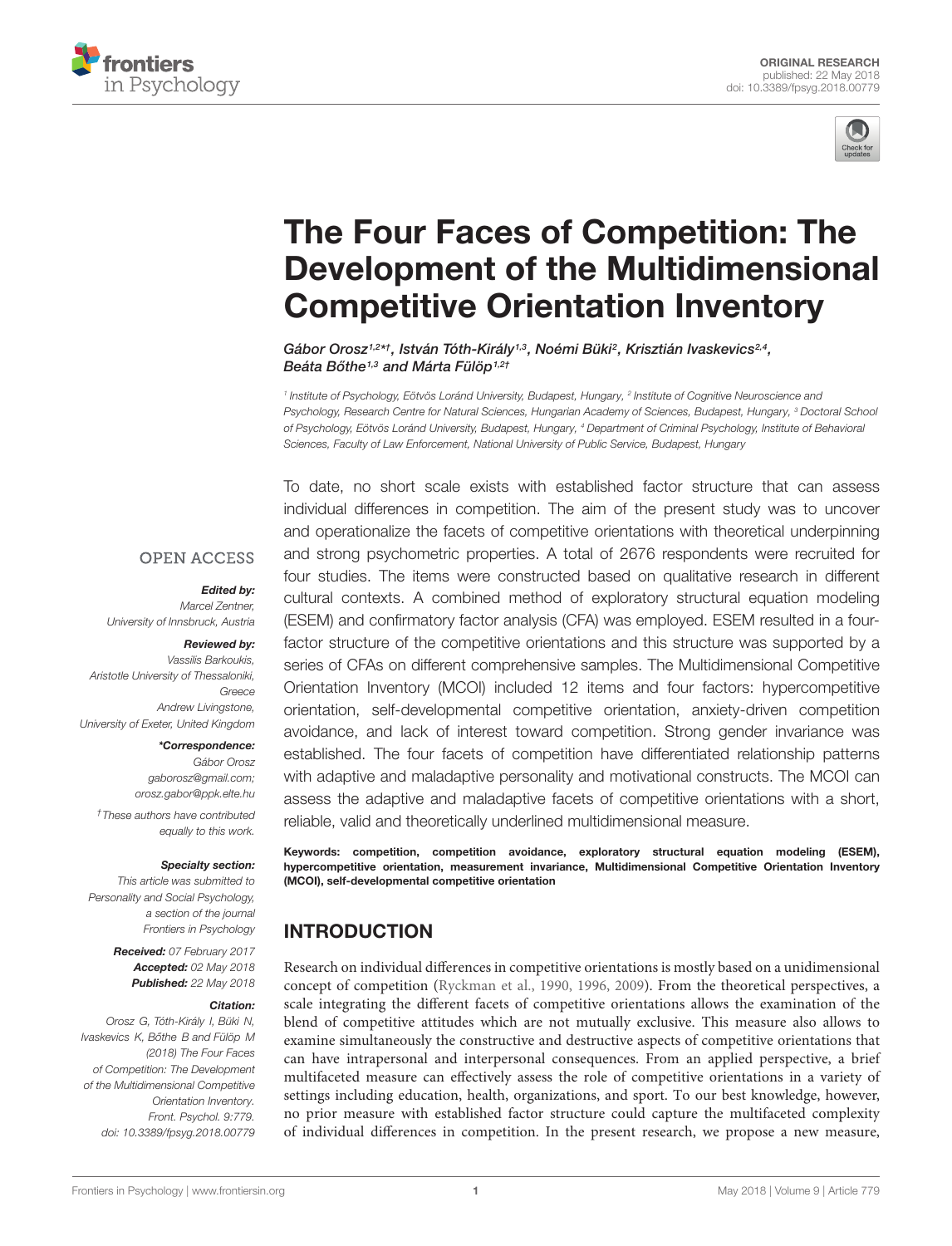the Multidimensional Competitive Orientation Inventory (MCOI) that could complete this shortcoming of the competition research literature.

Individual differences in competitive orientations can have critical effects on performance in achievement situations [\(Deutsch,](#page-13-0) [1949a;](#page-13-0) [Kristof,](#page-14-0) [1996\)](#page-14-0) and they can play an important role in intrapersonal and interpersonal psychological processes. As an example, for intrapersonal processes, individuals lower in trait competitiveness have decreased job dedication which results in lower performance in competitive climate [\(Fletcher](#page-13-1) [et al.,](#page-13-1) [2008\)](#page-13-1). This link between trait competitiveness and high performance is also mediated by different achievement goals [\(Murayama and Elliot,](#page-14-1) [2012\)](#page-14-1). As for interpersonal processes, a positive link was identified between peer competitiveness and body dissatisfaction among female students [\(Ferguson et al.,](#page-13-2) [2014\)](#page-13-2). Among male students, relationship was uncovered between competitiveness, selfdisclosure, and closeness of friendship [\(Busse and Birk,](#page-13-3) [1993\)](#page-13-3). In the case of both same and opposite sex friends, friendship competitiveness was linked to conflict [\(Singleton and Vacca,](#page-15-3) [2007\)](#page-15-3). More recently, [Brewer et al.](#page-13-4) [\(2014\)](#page-13-4) found that friendship competitiveness predicted the accuracy of self-disclosure among same-sex friendship dyad. In sum, individual differences in competitive orientation influence several aspects of everyday life such as job dedication, job and task performance, body satisfaction, or closeness, conflicts, and self-disclosure in friendships.

Until the 1990s, the major ruling paradigm in competition research conceptualized competitive orientation as a unidimensional construct [\(Fülöp,](#page-13-5) [2009;](#page-13-5) [Fülöp and Orosz,](#page-13-6) [2015\)](#page-13-6). This approach defined competition as a desire to win in interpersonal situations [\(Helmreich et al.,](#page-14-2) [1980\)](#page-14-2). Additionally, it was identified as a polar opposite of cooperation [\(Deutsch,](#page-13-0) [1949a\)](#page-13-0) which usually has detrimental effects such as aggression, hostility among the competing parties [\(Kohn,](#page-14-3) [1986\)](#page-14-3) or ill-health [\(Rosenman et al.,](#page-15-4) [1964\)](#page-15-4).

However, in the last three decades, there has been a paradigm change regarding competitive attitudes and orientations in the field of personality psychology [\(Ryckman et al.,](#page-15-0) [1990,](#page-15-0) [1996,](#page-15-1) [2009\)](#page-15-2), social psychology [\(Tassi and Schneider,](#page-15-5) [1997;](#page-15-5) [Schneider et al.,](#page-15-6) [2011;](#page-15-6) [Fülöp and Orosz,](#page-13-6) [2015\)](#page-13-6), and evolutionary psychology [\(Charlesworth,](#page-13-7) [1996;](#page-13-7) [Hawley,](#page-14-4) [2010\)](#page-14-4). This line of research differentiated the unidimensional concept of competitive attitudes, orientations and strategies by identifying its different facets. Based on this approach, it can be argued that competitive orientation is a multidimensional construct that can incorporate both beneficial and detrimental aspects of social behavior.

Similarly to [Tassi and Schneider](#page-15-5) [\(1997\)](#page-15-5), some of the prior theories differentiate two main forms of competitiveness, referring to them as (a) perspectives of competitiveness [\(Griffin-](#page-13-8)[Pierson,](#page-13-8) [1990\)](#page-13-8) or (b) facets of competitiveness [\(Kayhan,](#page-14-5) [2003\)](#page-14-5). In these differentiations, one of the dimensions is related to the strong desire of winning, dominating or being superior to others, while the other refers to the desire for excellence, obtaining a goal, bringing out the best one can do, mastering the task, and developing oneself.

Apart from the distinction of [Griffin-Pierson](#page-13-8) [\(1990\)](#page-13-8) and [Kayhan](#page-14-5) [\(2003\)](#page-14-5), a different classification has also been suggested with two independent dimensions of competitiveness [\(Houston et al.,](#page-14-6) [2002;](#page-14-6) [Harris and Houston,](#page-13-9) [2010\)](#page-13-9) which differ from the above-mentioned ones based on content. The first one is enjoyment of competition which refers to personal attitudes toward one's competitive behavior (e.g., liking, enjoying/disliking, avoiding competition), whereas the second dimension is contentiousness which refers to attitudes toward avoidant behavior in arguments and conflicts.

Complementing and further developing the existing models with two dimensions, [Franken and Brown](#page-13-10) [\(1995\)](#page-13-10) distinguished five dimensions of competitiveness: satisfaction that comes from improving one's performance; satisfaction of performing well; motivation to put forth effort; reference for difficult tasks, and desire to win, referring to the importance of winning over others. Later, [Franken and Prpich](#page-13-11) [\(1996\)](#page-13-11) described new dimensions that are related to the negative consequences of evaluations. One of the negative consequences is called as self-image concerns and it refers to disliking competition because of the fear of failing or being perceived negatively. The second is called as performance concerns, referring to disliking competitive situations because other people are inclined to have high expectations for the self. The third dimension, called distraction of attention, directly refers to the detrimental effects of evaluation on attention. [Franken](#page-13-10) [and Brown](#page-13-10) [\(1995\)](#page-13-10) and [Franken and Prpich](#page-13-11) [\(1996\)](#page-13-11) provided the empirical bases for the multidimensional competitiveness scales. However, their measures did not have impeccable psychometric properties: both the factor structure and the reliability of the scales showed serious limitations.

Another typology was created by [Ryckman et al.](#page-15-0) [\(1990,](#page-15-0) [1994,](#page-15-7) [1996,](#page-15-1) [2009\)](#page-15-2), [Ryckman and Hamel](#page-15-8) [\(1992\)](#page-15-8). In a both complex and comprehensive approach, [Ryckman et al.](#page-15-0) [\(1990\)](#page-15-0) did not define competitiveness as a personality trait, but rather as a set of attitudes or orientations. Therefore, they differentiated three independent competitive attitudes: personal-development competitive attitude, hypercompetitive attitude, and competition avoidance. However, to our best knowledge, no prior study examined the construct validity of these measures in terms of factor structure either separately or together. One of the rationale of the present study is to use recent factor analytic approach by building on Ryckman et al.'s work [\(Ryckman et al.,](#page-15-0) [1990,](#page-15-0) [1994,](#page-15-7) [1996,](#page-15-1) [2009\)](#page-15-2) and assess simultaneously these and one additional competitive orientation with a brief, comprehensive measure with good validity and reliability. For this reason, below we detail Ryckman et al.'s three competitive attitudes.

Regarding the personal-development competitive attitude (PDCA), the primary focus is on personal growth and on the enjoyment and mastery of the task in a competitive situation. The goal attainment and competition outcome (i.e., on winning) is important, but not at the expense of the derogation of other competitors [\(Ryckman et al.,](#page-15-1) [1996\)](#page-15-1). Individuals with dominant PDCA are motivated by self-achievement, strive for doing their best and to improve and discover themselves during the process of competition [\(Ryckman and Hamel,](#page-15-8) [1992\)](#page-15-8). PDCA is positively associated with higher self-esteem, task enjoyment, self-development, self-discovery, achievement, affiliation, and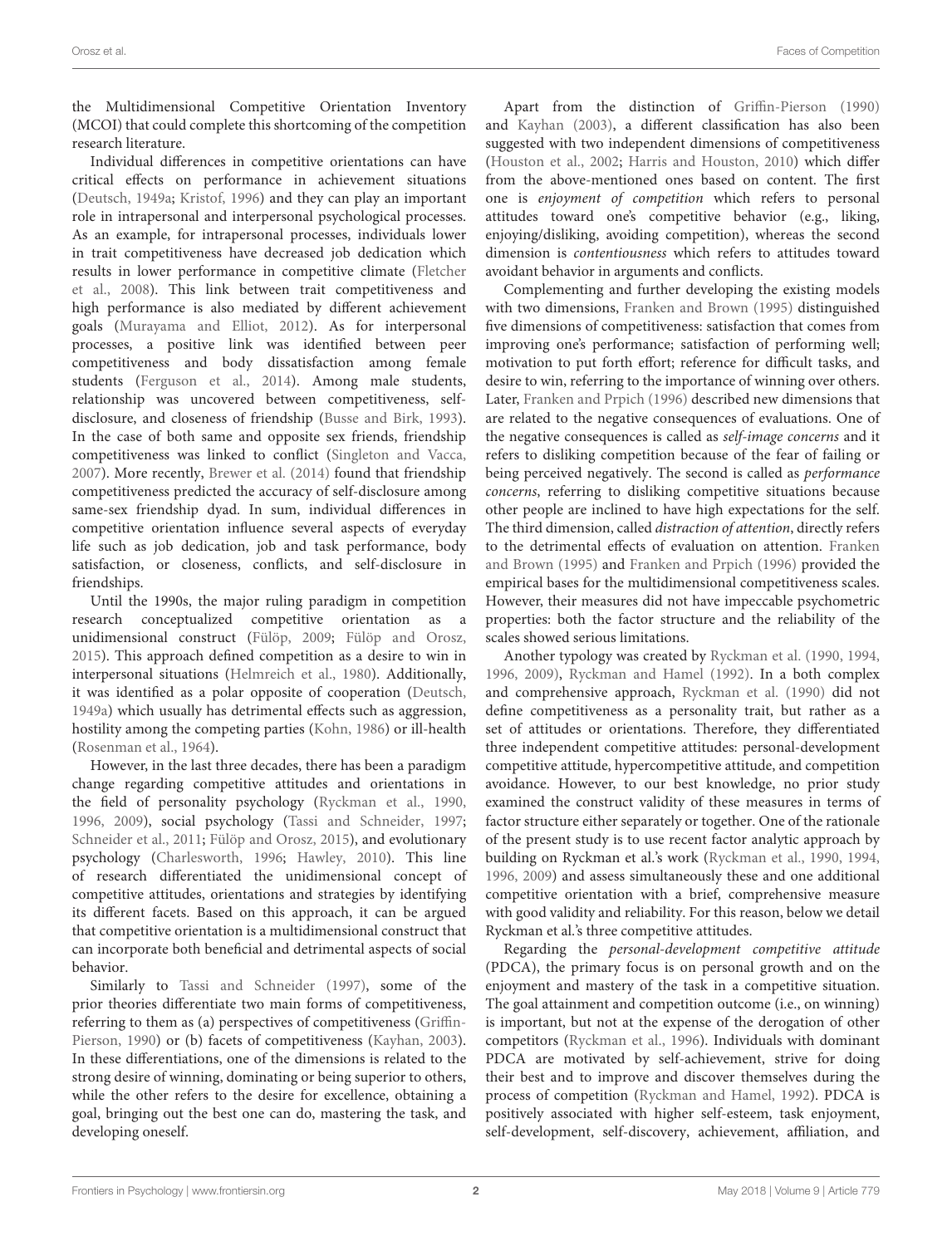other indicators of social and psychological health, whereas it is negatively related to derogating others, neuroticism, excessive exhibitionism, aggression and dominance [\(Ryckman et al.,](#page-15-1) [1996,](#page-15-1) [1997;](#page-15-9) [Burckle et al.,](#page-13-12) [1999;](#page-13-12) [Thornton et al.,](#page-15-10) [2009,](#page-15-10) [2013;](#page-15-11) [Collier](#page-13-13) [et al.,](#page-13-13) [2010;](#page-13-13) [Hibbard and Buhrmester,](#page-14-7) [2010;](#page-14-7) [Mudrack et al.,](#page-14-8) [2012\)](#page-14-8).

[Ryckman et al.](#page-15-0) [\(1990\)](#page-15-0) based their investigations of hypercompetitive attitude (HCA) on [Horney's](#page-14-9) [\(1937\)](#page-14-9) hyper-competitiveness concept. According to her theory, hyper-competitiveness is an exaggerated, neurotic form of competitiveness. Individuals scoring high on the HCA scale have a very strong need to compete and to win at any cost, because their self-worth is based on competition, thus they feel more powerful by winning a competition and, at the same time, winning makes them feel superior to others. They perceive their competitors as enemies and they are not afraid to use unfair strategies in order to win or derogate other competitors. HCA is found to be mostly related to maladaptive outcomes. This orientation is associated with low self-esteem, low self-actualization, low optimal psychological health, high neuroticism, high aggression, high dominance, and high exhibition scores; higher mistrust, Machiavellianism, dogmatism, and narcissism [\(Ryckman et al.,](#page-15-0) [1990,](#page-15-0) [1994,](#page-15-7) [1996,](#page-15-1) [2009\)](#page-15-2).

Research on the third orientation type, competition avoidance, was also based on [Horney'](#page-14-9)s [\(1937\)](#page-14-9) work. Competition avoidance is another major form of neurotic competitive orientation that refers to "the need of individuals to check their ruthless ambition because of excessive fear of losing the affection and approval of others as a consequence of either being successful in competition with others or through failure in such competition" [\(Ryckman et al.,](#page-15-2) [2009,](#page-15-2) p. 176). Such individuals are stressed as success or failure in competition would elicit rejection and dislike from others, thus they try hard to avoid competing and proving their competence in achievement situations. Beyond fearing success, they also very stressed because of potential failures. They fear the others' denigration toward them and they usually feel embarrassed or humiliated by competitive defeat. Higher competition avoidance correlates with higher neuroticism and lower optimal psychological health. Competition avoiders lack confidence in themselves in achievement situations by engaging in self-handicapping behavior [\(Ryckman et al.,](#page-15-2) [2009\)](#page-15-2).

Considering the complexity of individual differences in competitive orientations, it is not surprising that it has been assessed and operationalized in diverse ways. Most of the research dealt with competitiveness or competitive orientation either as simply a negative attitude or as a construct with an approaching and avoidant aspect. However, it is possible to be indifferent and be non-interested in competition as well, which means no approach and no avoidance of competitive situations, but being non-interested and non-motivated into either direction. This aspect has never been directly measured previously as a separate orientation, just indirectly based on low scores in the existing scales. If one focuses on only one facet, it is possible to overlook the relative importance of other aspects. For instance, if one has high level of self-developmental competitive orientation and low levels of all of the other competitive facets provides a very different pattern compared to the cases when one has

high level of self-developmental orientation and high level of lack of interest toward competition at the same time. The first refers to a dominantly learning-focused competitive orientation, whereas the second refers to an orientation when the individual is basically not interested in competitive situations but if this person occasionally steps into the competition she/he focuses on the self-development. Therefore, measuring only one facet of competitive attitudes without considering simultaneously the other dimensions can be misleading. Besides the unidimensional measures [\(Ryckman et al.,](#page-15-0) [1990,](#page-15-0) [1996,](#page-15-1) [2009\)](#page-15-2) there were attempts to create multidimensional ones [\(Griffin-Pierson,](#page-13-8) [1990;](#page-13-8) [Franken](#page-13-10) [and Brown,](#page-13-10) [1995;](#page-13-10) [Franken and Prpich,](#page-13-11) [1996;](#page-13-11) [Kayhan,](#page-14-5) [2003;](#page-14-5) [Newby and Klein,](#page-14-10) [2014\)](#page-14-10). However, the psychometric properties of these questionnaires do not perfectly meet the most recent requirements and standards. The majority of these studies did not use the factor analytic approach [\(Ryckman et al.,](#page-15-0) [1990,](#page-15-0) [1996,](#page-15-1) [2009\)](#page-15-2) or if they did so the factor structure and the reliability of the scales showed more or less serious limitations [\(Franken and Brown,](#page-13-10) [1995;](#page-13-10) [Franken and Prpich,](#page-13-11) [1996;](#page-13-11) [Newby and Klein,](#page-14-10) [2014\)](#page-14-10). Furthermore, none of the preexisting measures had good factor structure on the one hand and could assess the multidimensional nature of competitive orientations on the other hand. The present multidimensional measure aims to overcome these shortcomings by providing a short, reliable, and valid measure with strong psychometric properties that can assess simultaneously different facets of competitive attitudes.

For these reasons, the aim of the present research was the construction of a comprehensive scale which (a) can measure the most important facets of competition, (b) which can be applied to one's competitive orientation in different fields (i.e., being as context-free as possible), (c) which is short and thus can be applied in combination with a battery of other instruments, and (d) which has strong psychometric properties in terms of factor structure, validity and reliability.

Therefore, we constructed the MCOI by generating items on the basis of previous qualitative studies. Then, in four studies, the inventory was validated by using a construct validity approach that includes both within-network and between-network validity analyses [\(Shavelson et al.,](#page-15-12) [1976;](#page-15-12) [Marsh et al.,](#page-14-11) [2005a\)](#page-14-11). Within-network validity refers to the features (e.g., structure or components) of the construct and whether it reflects the collected data. The model fit of the data (i.e., whether the hypothesized model fits the data) was assessed with different samples of elementary, high school, university and comprehensive samples using both exploratory and confirmatory factor analysis (CFA) in Studies 1 and 2, respectively. By employing different samples for all the analyses, cross-validation also becomes possible, giving further support for the model. These analyses were complemented with gender invariance testing in Study 3. When within-network validity is adequately established, one can proceed with the betweennetwork validity by examining the relationships between the factors of the scale and other related constructs. This form of validity was assessed in Study 4 by examining the correlations between the MCOI and other personality and motivational measures.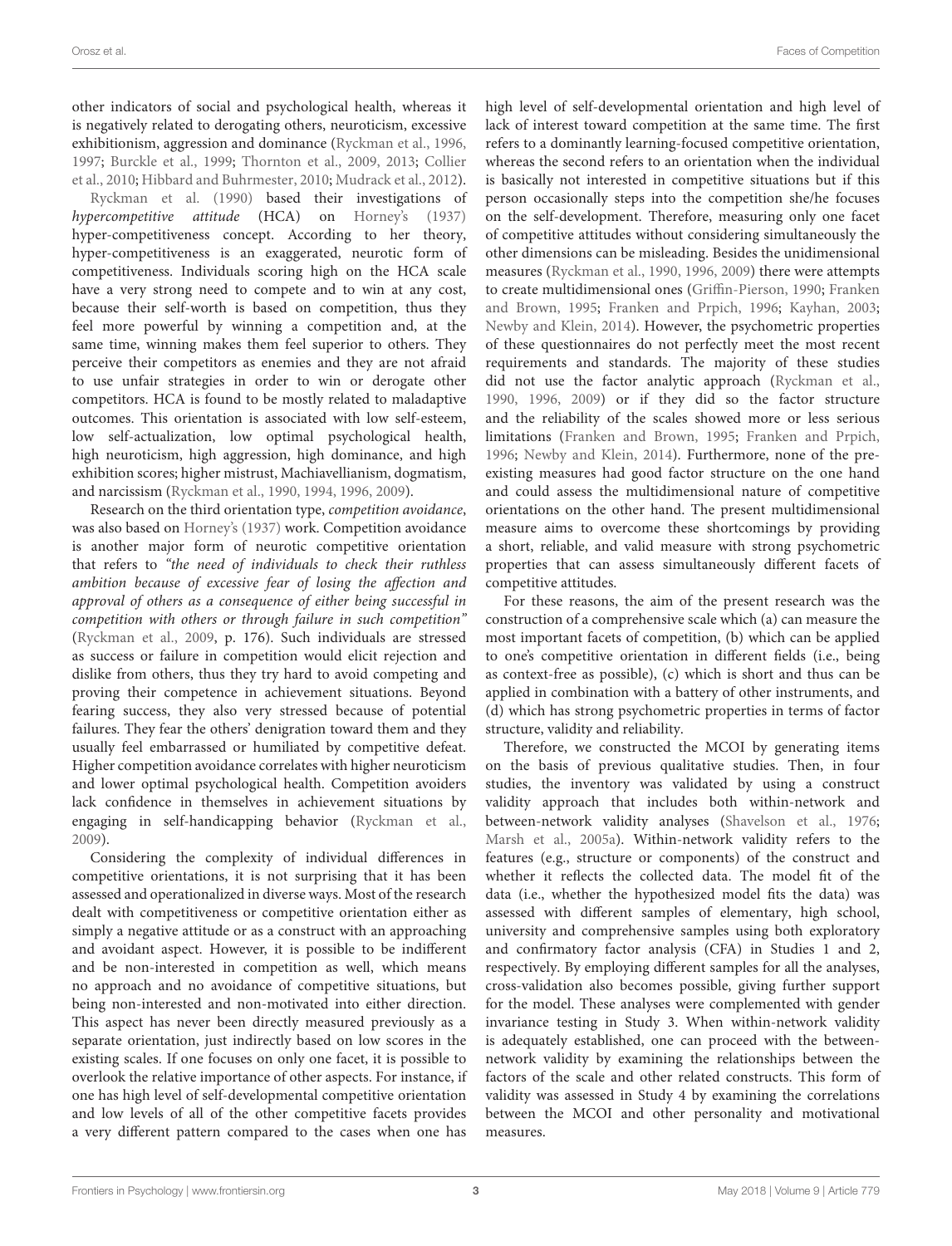# STUDY 1 – THE DEVELOPMENT OF THE MULTIDIMENSIONAL COMPETITIVE ORIENTATION INVENTORY (MCOI)

In the first study, our goal was to develop a pool of items that correspond to each of the competition facets described in the "Introduction" section. These items were created based on previous interviews and responses to open-ended questionnaire carried out by [Fülöp](#page-13-14) [\(1992a](#page-13-14)[,b,](#page-13-15) [1995,](#page-13-16) [1999,](#page-13-17) [2004,](#page-13-18) [2009\)](#page-13-5), [Fülöp and](#page-13-19) [Orosz](#page-13-19) [\(2006\)](#page-13-19); [Schneider et al.](#page-15-6) [\(2011\)](#page-15-6). After generating an initial set of items, a short version was created by reducing the number of items (For details see section Method and Results) so that the final short version can be administered in larger questionnaire batteries. Subsequently, exploratory analyses were performed to investigate its factor structure and psychometric properties which was followed by a CFA for the purpose of cross-validation.

# Method

### Item Construction

In several studies with high school students, college students, teachers, business people of different nationalities open-ended questionnaires requiring free descriptive answers and semistructured interviews were applied in order to reveal the qualitatively different concepts of competition of the respondents [\(Fülöp,](#page-13-14) [1992a,](#page-13-14)[b,](#page-13-15) [1995,](#page-13-16) [1999,](#page-13-17) [2004;](#page-13-18) [Fülöp and Orosz,](#page-13-19) [2006;](#page-13-19) [Schneider et al.,](#page-15-6) [2011\)](#page-15-6). Participants were also asked about their personal attitude toward competition. The statements related to personal competitiveness were collected and categorized. The categorization was based on phenomenography [\(Marton,](#page-14-12) [1986;](#page-14-12) [Fülöp,](#page-13-18) [2004\)](#page-13-18) which aims to identify qualitatively different ways of perceiving and understanding of a phenomenon. Based on these studies, with the phenomenographic method, the authors sorted perceptions of competition into specific categories. Four categories of competitive orientation emerged that provided the phenomenographic essence of competitive orientations: hypercompetitive orientation, self-developmental competitive orientation, anxiety-driven competition avoidant orientation, and lack of interest toward competition. In order to create an initial item-set of these qualitatively different factors, we used the exact words of the respondents participated in the aforementioned previous qualitative studies. The main aim was to create items which were (1) concise and easy to understand; (2) clearly belonged to a given dimension, but not to other ones; (3) were not double-barreled; and (4) were not suggestive. To minimize potential group decision making biases, an iterative approach was applied with multiple sessions: in the first session, an initial number of 28 items were created by the authors. In a second session, these items were reviewed and revised in a group meeting where a professor of competition and 18 MA Psychology students were present. Eight items were dropped from this initial pool as a result of redundancy, lack of clarity, or the misfit between the item and its respective factor. This resulted in a final 20 items for the subsequent analysis with a six-point response option (1 = Not true to me at all;  $6 =$  Completely true to me). For details of further item selection see section "Results".

### Procedure

In the present study, two different samples were used for the purpose of validation and cross-validation. For Sample 1, the item set was tested on a sample of 525 university students (female =  $46.77\%$ ), aged between 18 and 92 ( $M = 30.51$ ,  $SD = 0.69$ ). Sample 2 was representative in terms of gender, age, level of education among those Hungarians who used Internet at least once a week. As the data gathering was online, this sample was not representative among those who do not use internet at least once a week. For this reason, we use the term of comprehensive sample for these sorts of samples. The participants were selected randomly from an Internet-enabled panel including 88000 members with the help of a Hungarian publisher company in July 2015. For the preparation of this sample, a multiple-step, proportionally stratified, probabilistic sampling method was employed. Individuals were removed from the panel if they gave responses too quickly (i.e., without paying attention to their response) and/or had fake (unused) e-mail addresses.

This final comprehensive sample of 500 participants had the following characteristics: gender (female  $= 251$ ), age  $(M = 35.05$  years;  $SD = 11.97$  years, ranging from 15 to 59 years), education (20.0% had primary level of education, 22.8% had vocational school degree, 38.2% graduated from high school and 19% had higher education degree), and place of residence (20.2% in capital city, 20.1% in county capitals, 34.6% in cities and 25.2% in villages).

In both cases, data collection was conducted in accordance with the Helsinki Declaration and was approved by the United Ethical Review Committee for Research in Psychology (EPKEB). Participants were informed about the content of the questionnaire. They volunteered for the study, they did not receive any kind of compensation for the participation.

### Statistical Analysis

For the statistical analyses, SPSS 22 and Mplus 7.3 [\(Muthén and](#page-14-13) [Muthén,](#page-14-13) [1998–2015\)](#page-14-13) were used. The initial number of 20 items were examined on the basis of three criteria which were already established in previous studies (e.g., [Fahlman et al.,](#page-13-20) [2013;](#page-13-20) Bőthe [et al.,](#page-13-21) [2018\)](#page-13-21): (1) corrected item-total correlations, (2) normality in terms of skewness and kurtosis [\(Muthén and Kaplan,](#page-14-14) [1985;](#page-14-14) [Curran et al.,](#page-13-22) [1996\)](#page-13-22), and (3) content validity [\(Haynes et al.,](#page-14-15) [1995\)](#page-14-15) compared to the other items and competition in general.

In the next part, exploratory structural equation modeling (ESEM; [Marsh et al.,](#page-14-16) [2009;](#page-14-16) [Morin et al.,](#page-14-17) [2013\)](#page-14-17) was conducted. This analytic approach is a synergy between exploratory factor analysis and CFA in the sense that it allows the explicit expression of item-level cross-loadings, while also making it possible to target these cross-loadings to zero [\(Tóth-Király et al.,](#page-15-13) [2018\)](#page-15-13). While the items were heavily structured to be related to the main factors, completely pure items measuring only one construct are rarely achieved, resulting in a certain degree of overlap (i.e., true score association) with the other related factors [\(Asparouhov et al.,](#page-13-23) [2015\)](#page-13-23) which is often the case in psychological studies (e.g., [Morin and Maïano,](#page-14-18) [2011;](#page-14-18) [Perera,](#page-14-19) [2015;](#page-14-19) [Litalien](#page-14-20) [et al.,](#page-14-20) [2017;](#page-14-20) [Tóth-Király et al.,](#page-15-14) [2017a,](#page-15-14)[c\)](#page-15-15). As these cross-loadings could be indicative of imperfect items that might need further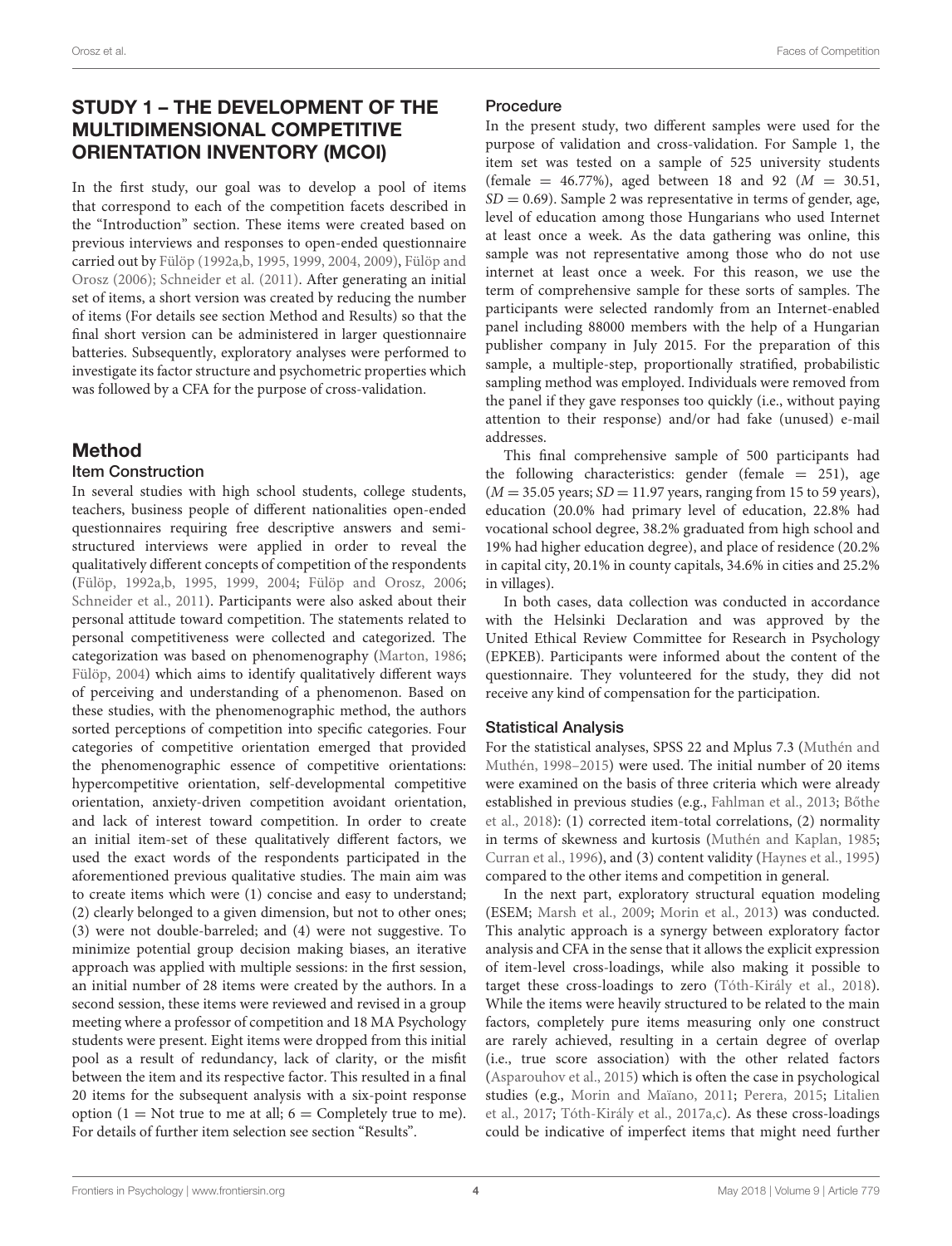modification, we opted to carry out ESEM analyses, where the cross-loadings are expressed but targeted to be as close to zero as possible [\(Browne,](#page-13-24) [2001\)](#page-13-24) to more closely approximate the general specification of CFA. Subsequently, we re-examined the MCOI on the comprehensive sample with CFA to test whether the factor structure holds with the more restrictive approach (i.e., cross-loadings are forced to zero).

Following common guidelines [\(Brown,](#page-13-25) [2015\)](#page-13-25), multiple goodness of fit indices were taken into consideration [\(Hu and](#page-14-21) [Bentler,](#page-14-21) [1999;](#page-14-21) [Marsh et al.,](#page-14-22) [2005b\)](#page-14-22) when evaluating a model: the Comparative Fit Index (CFI; ≥0.95 good, ≥0.90 acceptable), the Tucker–Lewis Index (TLI;  $\geq$ 0.95 good,  $\geq$ 0.90 acceptable), the Root-Mean-Square Error of Approximation (RMSEA; ≤0.06 good, ≤0.08 acceptable) with its 90% confidence interval and the test of close fit (CFit;  $\geq 0.10$  good,  $\geq 0.05$  acceptable), and the Standardized Root Mean Square Residual (SRMR; ≤0.05 for good, ≤0.10 for acceptable). The Akaike Information Criterion (AIC) was also observed in order to compare the different models with lower values indicating better model fit. Finally, the AIC values were transformed to Akaike weights (i.e., conditional probabilities) to facilitate the interpretation of the results [\(Wagenmakers and Farrell,](#page-15-16) [2004\)](#page-15-16).

Internal consistency was measured with Cronbach's alpha [\(Nunnally,](#page-14-23) [1978\)](#page-14-23) with its acceptable (0.70) and good (0.80) threshold values. However, as this indicator can be less reliable [\(Sijtsma,](#page-15-17) [2009;](#page-15-17) [Rodriguez et al.,](#page-15-18) [2016\)](#page-15-18), two further reliability indices were observed. First, factor determinacy (FD), ranging from 0 to 1, which describes the correlations between the true and estimated factor scores with values closer to one indicating higher levels of reliability [\(Muthén and Muthén,](#page-14-13) [1998–2015\)](#page-14-13). Second, composite reliability was also calculated by following the formula of [Raykov](#page-14-24) [\(1997\)](#page-14-24). It might be considered as a more reliable indicator as it accounts for both the factor loadings and their respective measurement errors. A general rule of thumb is to have a value higher than 0.60 for acceptable and higher than 0.70 for good reliability [\(Bagozzi and Yi,](#page-13-26) [1988;](#page-13-26) [Hair et al.,](#page-13-27) [2014\)](#page-13-27).

### **Results**

In the first part of the analysis, each of the 20 items were examined on the basis of (1) corrected item-total correlations, (2) normality in terms of skewness and kurtosis, and (3) content validity compared to the other items and competition in general (see **[Table 1](#page-5-0)**). By following these criteria, a total of eight items were eliminated, resulting in 12 items that were retained for the subsequent analyses. Skewness and kurtosis scores were under ±2 [\(Curran et al.,](#page-13-22) [1996\)](#page-13-22), therefore no items were excluded for this reason. However, six items were eliminated as a result of their relatively lower item-total correlations (LIC4, LIC 5, HCA4, HCA5, SDCA4, and SDCA5) and two items because of their content validity (in terms of final content-based refinement) compared to the other items (ADCA4, ADCA5). These items were selected prior to the ESEM and CFA.

Next, ESEM was performed to investigate the factor structure of the remaining items. This solution yielded adequate fit to the data ( $\chi^2 = 21.931$ , df = 24,  $p = 0.583$ ; CFI = 1; TLI = 1; RMSEA =  $0.000$  [90% CI  $0.000 - 0.032$ ]; CFit = 0.999;  $SRMR = 0.007$ ,  $AIC = 19300.628$  $AIC = 19300.628$  $AIC = 19300.628$ <sup>1</sup>. The results indicate strongly target loadings ( $|\lambda| = 0.56-0.91$ ,  $M = 0.77$ ) and minimal crossloadings ( $|\lambda| = 0.00 - 0.20$ ,  $M = 0.06$ ). The latent inter-factor correlations, reliability indices and descriptive statistics can be seen in **[Table 2](#page-6-0)**.

Similarly to the ESEM model, the first-order CFA model indicated good fit to the data in the comprehensive sample  $(\chi^2 = 120.665, df = 48, p < 0.001, CFI = 0.979; TLI = 0.971;$ RMSEA =  $0.055$  [90% CI 0.043 -0.067]; CFit = 0.237;  $SRMR = 0.035$ ). This solution confirmed that the scale has appropriate factor structure.

### Labels of the Factors

In sum, results suggest that the four-factor solution is the most adequate compared reflecting on the four facets of competition. The first three facets are directly rooted in the theory of [Horney](#page-14-9) [\(1937\)](#page-14-9). The first facet—hypercompetitive orientation—is closely related to [Ryckman et al.'](#page-15-0)s [\(1990\)](#page-15-0) hypercompetitive attitude dimension. However, in the present case hypercompetitive orientation appears in terms of a very strong result orientation in which the end justifies the means. The second facet—selfdevelopmental competitive orientation—is closely related to the personal-developmental competitive attitudes of [Ryckman et al.](#page-15-1) [\(1996\)](#page-15-1). However, in the present case the focus is on the self, and ability improvement and this factor does not directly relate to preserving good relationship with rivals. The third factor anxiety-driven competition avoidance—is related to [Ryckman](#page-15-2) [et al.'](#page-15-2)s [\(2009\)](#page-15-2) competition avoidance. However, in the present case competition avoidance was driven by a rather general anxiety deriving from the process of competition and it is not explicitly driven from the fear of losing the approval of affection of others. The fourth facet is—lack of interest in competition—is different from the previously described ones as it is related to the disinterest in competitive situations. It does not explicitly represent approach or avoidant motivations, but the lack of motivation regarding competitive situations. In the following, we intended to test the adequacy of the proposed factor structure using CFA with a comprehensive sample and to cross-validate it on both elementary and high school samples.

# STUDY 2 – CONFIRMING AND CROSS-VALIDATING THE FACTOR STRUCTURE OF THE MCOI

The goal of Study 2 was to confirm the factor structure of the MCOI and also to compare it to the previous ESEM and CFA

<span id="page-4-0"></span><sup>&</sup>lt;sup>1</sup>The fact that the CFI and the TLI equal one could be attributed to multiple reasons: in this four-factor model, the chi-square value is smaller than the degrees of freedom, and as the TLI is calculated from these two, it is greater than one such as in the present case. However, TLI (or non-normed fit index) is non-normed, meaning that its values could sometimes fall outside the range of 0–1 [\(Schermelleh-](#page-15-19)[Engel et al.,](#page-15-19) [2003\)](#page-15-19). Also, high sampling variability can also result in TLI values higher than 1 [\(Marsh et al.,](#page-14-25) [1996\)](#page-14-25). RMSEA as well as TLI incorporate a penalty for the lack of parsimony which can result in improved fit [\(Marsh,](#page-14-26) [2007\)](#page-14-26). It is possible that TLI "over-compensated" for the more parsimonious model. As for CFI, it is capped at one which is its upper threshold.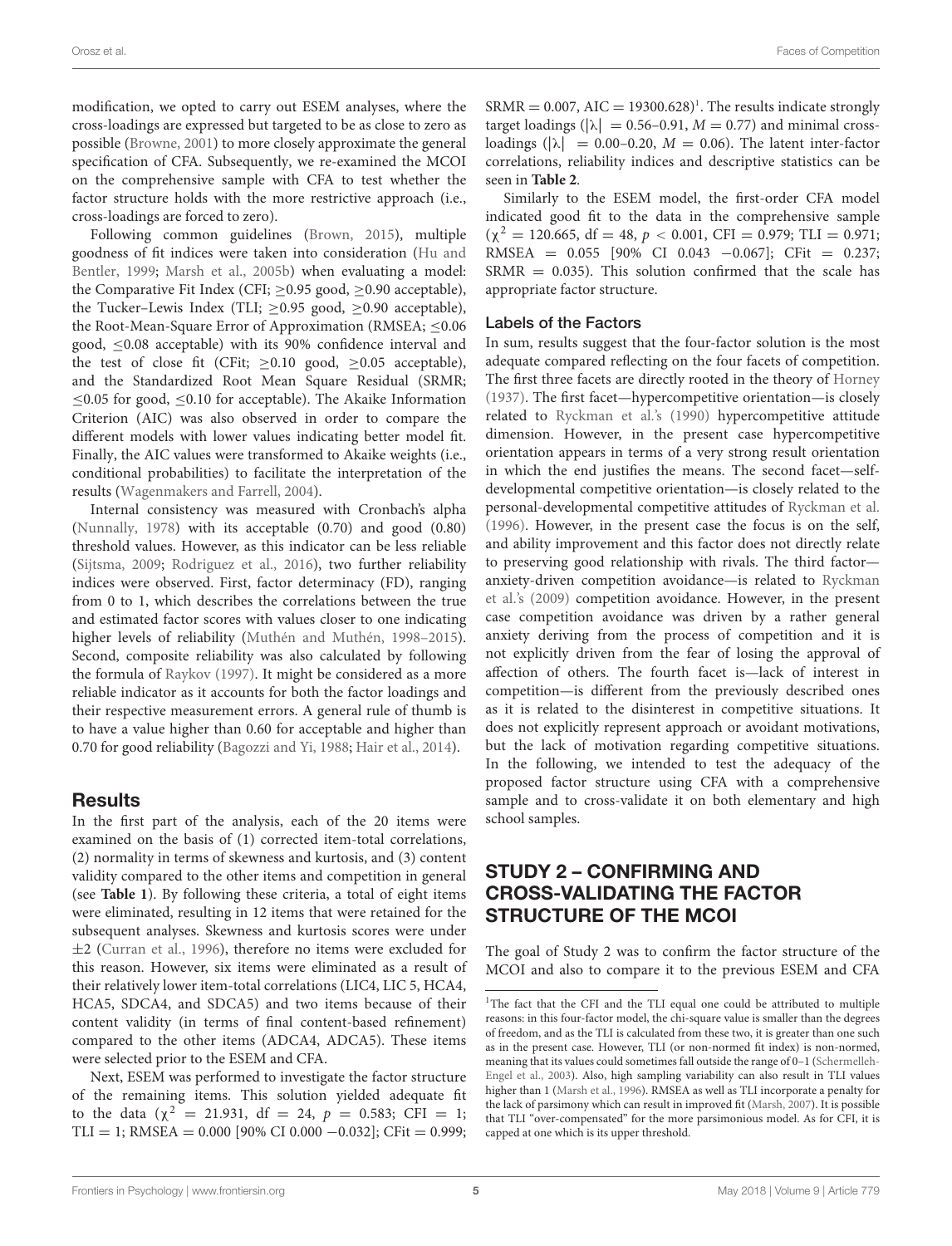<span id="page-5-0"></span>

| Items                                                                                       | ПC   | Skew.   | Kurt.   |
|---------------------------------------------------------------------------------------------|------|---------|---------|
| I rarely feel motivated to compete with somebody. (LIC1)                                    | 0.67 | 0.13    | $-1.07$ |
| There is always something I'd rather do than taking part in a competitive situation. (LIC2) | 0.66 | 0.31    | $-1.02$ |
| I don't care about competitions. (LIC3)                                                     | 0.72 | 0.67    | $-0.72$ |
| I avoid competition because rather I enjoy life. (LIC4)                                     | 0.63 | 0.53    | $-0.68$ |
| I choose rather amusement instead of competition. (LIC5)                                    | 0.63 | 0.11    | $-0.91$ |
| The most important is winning, no matter what. (HCO1)                                       | 0.71 | 1.11    | 0.33    |
| I am willing to do whatever it takes to win. (HCO2)                                         | 0.78 | 1.19    | 0.49    |
| I will do anything to win, even nasty things. (HCO3)                                        | 0.65 | 0.95    | 0.11    |
| For the sake of winning I can be even aggressive. (HCO4)                                    | 0.65 | 0.83    | $-0.38$ |
| If I really want to win in a competitive situation the end justifies the means. (HCO5)      | 0.63 | 0.74    | $-0.58$ |
| I feel distressed in a competitive environment, so I avoid them whenever I can. (ADCA1)     | 0.81 | 0.83    | $-0.30$ |
| I feel pressured in competitive situations. (ADCA2)                                         | 0.81 | 0.57    | $-0.86$ |
| Even the smallest competition makes me feel anxious. (ADCA3)                                | 0.70 | 0.73    | $-0.51$ |
| I feel uncomfortable in competitive situations. (ADCA4)                                     | 0.80 | 0.58    | $-0.78$ |
| I can't stand stress deriving from competition. (ADCA5)                                     | 0.79 | 0.54    | $-0.76$ |
| Competitive situations allow me to bring the best out of myself. (SDCO1)                    | 0.77 | $-0.43$ | $-0.63$ |
| I enjoy testing myself in competitive situations. (SDCO2)                                   | 0.80 | $-0.33$ | $-0.71$ |
| I enjoy competition as it allows me to discover my abilities. (SDCO3)                       | 0.81 | $-0.58$ | $-0.52$ |
| Competition helps me to experience what I'm able to do compared to others. (SDCO4)          | 0.72 | $-0.73$ | 0.21    |
| I like comparing my knowledge to others'. (SDCO5)                                           | 0.72 | $-0.42$ | $-0.42$ |

LIC, lack of interest in competition; HCO, hypercompetitive orientation; ADCA, anxiety-driven competition avoidance; SDCO, self-developmental competitive orientation; IIC, Inter-item Correlation; skew., skewness; kurt., kurtosis. Bold letters represent the final items.

results on a separate comprehensive sample. After examining the final solution, the secondary goal was to cross-validate it on more specific samples of elementary and high school students.

### Methods

#### Procedure

In the present study, three different samples were used for the purpose of validation and cross-validation. For the comprehensive Sample 1, the same procedure was applied as in Study 1 and was recruited via the same online methods. In the case of Sample 2 and 3, paper-pencil tests were administered. Participants of all three samples were informed about the content of the questionnaire. They volunteered for the study, they did not receive any kind of compensation for the participation. Regarding pupils and high school students, the schools and parents were also informed through an opt-out passive consent. They filled out the questionnaire during class and they were encouraged to give remarks and raise questions.

#### **Participants**

#### **Sample 1**

This comprehensive sample  $(N = 900)$  consisted of 445 male and 455 female respondents ( $M_{age}$  = 36.687 years;  $SD_{\text{age}} = 14.29$  years; age range = 14–93 years). Regarding the highest completed level of education, 16.2% ( $n = 146$ ) of the respondents have primary level of education, 23.9% ( $n = 215$ ) have vocational school degree,  $37.5\%$  ( $n = 338$ ) graduated from high school, and 21.2% ( $n = 190$ ) have higher education degree. Regarding the place of residence 21% ( $n = 189$ ) of the

respondents live in the capital,  $20.2\%$  ( $n = 182$ ) live in the county towns, 34.3% ( $n = 309$ ) live in towns and 24.5% ( $n = 220$ ) live in villages.

#### **Sample 2**

This sample of elementary school students consisted of 216 participants (female  $= 116$ , male  $= 90$ , 10 did not indicate) from four elementary schools, aged between 12 and 15 years  $(M = 13.49; SD = 0.70)$ . One school was located in a Hungarian village ( $n = 50, 23\%$ ), one was in a town ( $n = 94, 43.3\%$ ), one was in a county town ( $n = 46, 21.2\%$ ), and one was in the capital  $(n = 24, 11.1%)$  of Hungary. Two pupils did not report the location of their school.

#### **Sample 3**

The high school student sample  $(N = 192)$  consisted of 80 female and 104 male students (eight of them did not respond this question) from a Hungarian high school, aged between 14 and 20 years ( $M = 16.44$ ;  $SD = 1.24$ ). The students were living in a town ( $n = 80, 43.5\%$ ) or in a village ( $n = 102, 55.4\%$ ).

#### **Results**

Similarly to the results of Study 1, the first-order model indicated good fit to the data on this second comprehensive sample  $(\chi^2 = 116.539, df = 48, p < 0.001; CFI = 0.990; TLI = 0.987;$ RMSEA = 0.040 [90% CI 0.031 −0.049]; CFit = 0.965;  $SRMR = 0.024$ ,  $AIC = 29477.086$ ). This solution corroborates our findings. In the next step, the results were cross-validated on the high school and elementary school samples which also demonstrated good fit to the data: elementary school sample ( $\chi^2$  = 70.676, df = 48,  $p$  < 0.050; CFI = 0.967;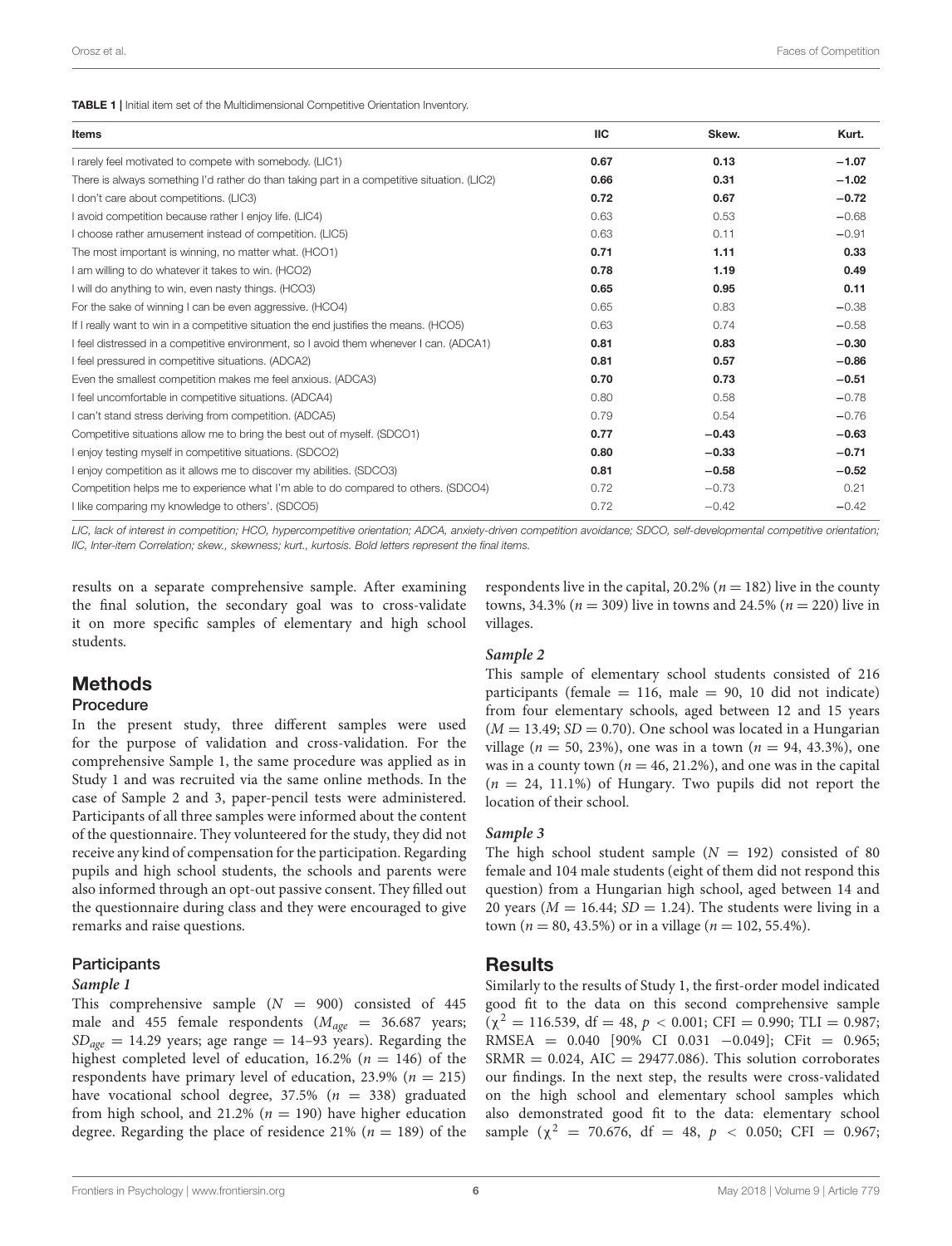#### <span id="page-6-0"></span>TABLE 2 | Results of the exploratory structural equation modeling on the Multidimensional Competitive Orientation Inventory items.

|                                                                                             | <b>Multidimensional Competitive Orientation Inventory factors</b> |                       |                                           |                                       |  |  |  |
|---------------------------------------------------------------------------------------------|-------------------------------------------------------------------|-----------------------|-------------------------------------------|---------------------------------------|--|--|--|
|                                                                                             | <b>Lack of interest</b><br>toward<br>competition                  | Hyper-<br>competitive | Anxiety-driven<br>competition<br>avoidant | Self-<br>developmental<br>competitive |  |  |  |
| (1) I rarely feel motivated to compete with somebody.                                       | 0.79                                                              | $-0.04$               | $-0.02$                                   | 0.00                                  |  |  |  |
| (2) There is always something I'd rather do than taking part in a<br>competitive situation. | 0.62                                                              | $-0.06$               | 0.20                                      | 0.06                                  |  |  |  |
| (3) I don't care about competitions.                                                        | 0.72                                                              | 0.02                  | $-0.04$                                   | $-0.17$                               |  |  |  |
| (4) The most important is winning, no matter what.                                          | 0.10                                                              | 0.87                  | 0.01                                      | 0.06                                  |  |  |  |
| (5) I am willing to do whatever it takes to win.                                            | $-0.01$                                                           | 0.91                  | $-0.02$                                   | $-0.05$                               |  |  |  |
| (6) I will do anything to win, even nasty things.                                           | $-0.16$                                                           | 0.56                  | 0.03                                      | 0.00                                  |  |  |  |
| (7) I feel distressed in a competitive environment, so I avoid them<br>whenever I can.      | 0.12                                                              | 0.03                  | 0.77                                      | $-0.03$                               |  |  |  |
| (8) I feel pressured in competitive situations.                                             | 0.05                                                              | $-0.01$               | 0.75                                      | $-0.08$                               |  |  |  |
| (9) Even the smallest competition makes me feel anxious.                                    | $-0.11$                                                           | $-0.03$               | 0.85                                      | 0.03                                  |  |  |  |
| (10) Competitive situations allow me to bring the best out of myself.                       | $-0.01$                                                           | 0.04                  | 0.07                                      | 0.80                                  |  |  |  |
| (11) I enjoy testing myself in competitive situations.                                      | $-0.20$                                                           | 0.00                  | $-0.04$                                   | 0.67                                  |  |  |  |
| (12) I enjoy competition as it allows me to discover my abilities.                          | 0.12                                                              | $-0.01$               | $-0.09$                                   | 0.89                                  |  |  |  |
|                                                                                             |                                                                   |                       | Inter-factor correlations                 |                                       |  |  |  |
| Lack of interest toward competition                                                         | $\overline{\phantom{0}}$                                          |                       |                                           |                                       |  |  |  |
| Hyper-competitive orientation                                                               | $-0.37$                                                           |                       |                                           |                                       |  |  |  |
| Anxiety-driven competition avoidance                                                        | 0.60                                                              | $-0.21$               |                                           |                                       |  |  |  |
| Self-developmental competitive orientation                                                  | $-0.77$                                                           | 0.31                  | $-0.63$                                   | $\overline{\phantom{0}}$              |  |  |  |
|                                                                                             |                                                                   |                       | <b>Reliability indices</b>                |                                       |  |  |  |
| Cronbach's alpha                                                                            | 0.82                                                              | 0.82                  | 0.86                                      | 0.86                                  |  |  |  |
| Factor determinacy                                                                          | 0.93                                                              | 0.94                  | 0.93                                      | 0.94                                  |  |  |  |
| Composite reliability                                                                       | 0.75                                                              | 0.83                  | 0.83                                      | 0.83                                  |  |  |  |
|                                                                                             | <b>Descriptive statistics</b>                                     |                       |                                           |                                       |  |  |  |
| Mean (SD) [observed range: 1-6]                                                             | 3.02(1.36)                                                        | 2.18(1.15)            | 2.62(1.34)                                | 4.02(1.26)                            |  |  |  |
| Skewness (SD)                                                                               | 0.39(0.11)                                                        | 1.05(0.11)            | 0.69(0.11)                                | $-0.44(0.11)$                         |  |  |  |
| Kurtosis (SD)                                                                               | $-0.78(0.21)$                                                     | 0.52(0.21)            | $-0.45(0.21)$                             | $-0.44(0.21)$                         |  |  |  |

All factor loadings are standardized. Loadings in bold represent the final items and all are statistically significant at p < 0.001. Non-significant cross-loadings are in italics.

TLI = 0.955; RMSEA =  $0.047$  [90% CI 0.020 -0.069];  $CFit = 0.565$ ; SRMR = 0.046, AIC = 7744.744), high school sample ( $\chi^2$  = 67.734, df = 48,  $p$  < 0.050; CFI = 0.970; TLI = 0.959; RMSEA = 0.047 [90% CI 0.015 −0.072];  $CFit = 0.545$ ; SRMR = 0.046, AIC = 7395.783)<sup>[2](#page-6-1)</sup>. Standardized factor loadings and inter-factor correlations can be seen in **[Figure 1](#page-7-0)**.

All internal consistency and reliability indices (Cronbach's alpha, factor determinacy, and composite reliability)

demonstrated good values (see **[Table 3](#page-7-1)**), giving further strong support for the validity and reliability of the MCOI.

### STUDY 3 - MEASUREMENT INVARIANCE TESTING OF THE MCOI

Is the factor structure of the MCOI similar for men and women? Can the results be generalized to different subgroups? Betweengroup comparisons are important psychometric aspects of an instrument such as the MCOI. If the factor structure could be replicated across different samples, then any further comparisons are meaningful and thus can be generalized. This can be done by performing invariance testing [\(Meredith,](#page-14-27) [1993;](#page-14-27) [Vandenberg and](#page-15-20) [Lance,](#page-15-20) [2000;](#page-15-20) [Vandenberg,](#page-15-21) [2002\)](#page-15-21).

Multiple levels of invariance testing can be distinguished: first, configural model where all groups had the same factor structure and all parameters are freely estimated; second, weak (metric)

<span id="page-6-1"></span><sup>&</sup>lt;sup>2</sup>Upon reviewer's request we tested the fit of the three-factor model (CFI =  $0.935$ ; TLI = 0.916; RMSEA = 0.100 [90% CI 0.093 -0.108]; CFit = 0.054,  $AIC = 29868.030$  but was worse compared to the four-factor one as apparent by the fit indices. It was true if we apply the well-established guidelines for model comparisons [\(Cheung and Rensvold,](#page-13-28) [2002;](#page-13-28) [Chen,](#page-13-29) [2007\)](#page-13-29): for CFI and TLI, an increase of at least 0.010 would indicate a significantly better model; for RMSEA, a decrease of 0.015 would indicate a significantly better model. Furthermore, the difference was also salient if we use  $\chi$ 2 comparison (396.944, df = 3, p < 0.001) or AIC weight comparison between the three- and four factor models based on the method of [Wagenmakers and Farrell](#page-15-16) [\(2004\)](#page-15-16).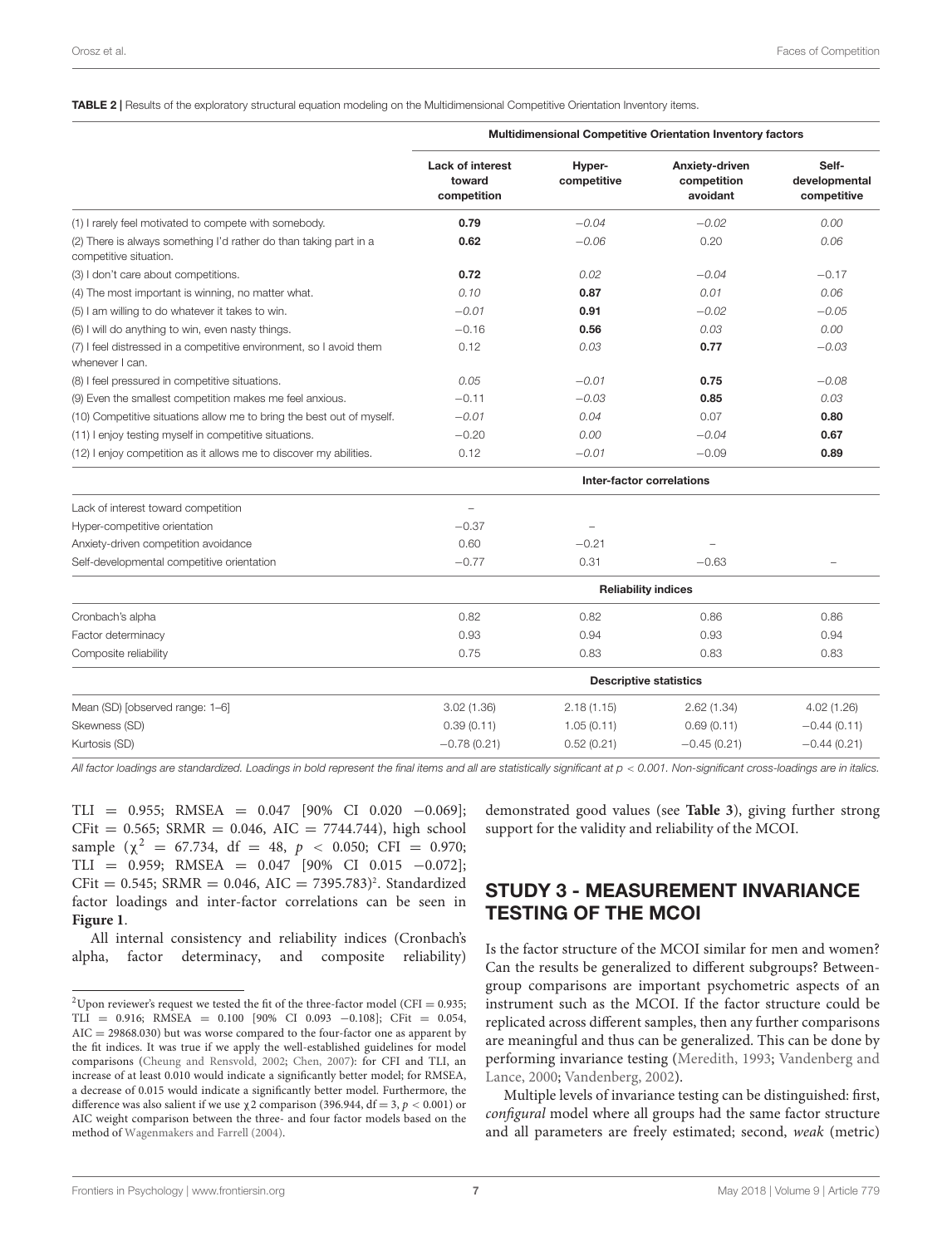

<span id="page-7-0"></span>model where factor loadings were constrained to be equal across the groups; third, strong (scalar) model where intercepts are set to be equal; fourth, strict (residual) model where error variances needed to be equal. Moreover, latent variances-covariances and latent factor means could also be investigated. Therefore, the following goal of this study was to test gender invariance on the MCOI.

# Method

### **Participants**

For the purposes of measurement invariance testing, three adult samples were combined from previous samples: the university sample of 525 participants from Study 1, the comprehensive sample of 500 participants from Study 1 and the comprehensive sample of 900 participants from Study 2. For further sample characteristics, see previous studies.

#### Statistical Analysis

For measurement invariance, baseline models were identified for the different subsamples. Next, parameter constraints were gradually imposed from the least restrictive to the most restrictive one (e.g., [Meredith and Teresi,](#page-14-28) [2006;](#page-14-28) [Morin et al.,](#page-14-17) [2013;](#page-14-17) [Tóth-Király et al.,](#page-15-22) [2017b\)](#page-15-22): configural invariance, weak invariance, strong invariance, strict invariance, invariance of the variance-covariance matrix, and latent mean invariance. In model evaluation, the same goodness-of-fit indices and their respective cut-off values were applied as in previous studies. When comparing the different models, relative differences of fit indices were calculated [\(Cheung and Rensvold,](#page-13-28) [2002;](#page-13-28) [Chen,](#page-13-29) [2007\)](#page-13-29):  $\Delta$ CFI < 0.010;  $\Delta$ TLI < 0.010; and  $\Delta$ RMSEA < 0.015. Specifically, parsimony-corrected indicators (such as TLI and RMSEA) might have great importance [\(Marsh et al.,](#page-14-16) [2009;](#page-14-16) [Morin](#page-14-17) [et al.,](#page-14-17) [2013\)](#page-14-17).

### **Results**

Goodness-of-fit indices for the estimated models can be seen in **[Table 4](#page-8-0)**. First, configural model with no parameters constrained to equality in the two groups was estimated. This model provided adequate fit to the data (CFI =  $0.985$ ; TLI =  $0.979$ ; RMSEA =  $0.047$  [90% CI 0.041 -0.053]; CFit = 0.795). All subsequent models (weak, scalar, residual, latent variancecovariance and latent means) were successfully estimated with the gradually imposed constraints. While most  $\chi^2$  and  $\Delta \chi^2$ test were significant, other model fit indices ( $\Delta$ CFI  $\leq$  0.010;  $\Delta TLI \leq 0.010$ ;  $\Delta RMSEA \leq 0.015$ ) did not decrease more than the recommended cut-off values. In many cases, parsimonycorrected fit indicators (i.e., TLI and RMSEA) even improved with the addition of invariance constraints. In sum, the present results provided strong support for the conclusion for the gender invariance of the MCOI on the level of latent means.

# STUDY 4 - ASSESSING THE CONVERGENT VALIDITY OF THE MCOI

Previous studies of this research demonstrated that the MCOI had strong within-network validity [\(Shavelson et al.,](#page-15-12) [1976;](#page-15-12) [Marsh](#page-14-11)

<span id="page-7-1"></span>TABLE 3 | Reliability indices and descriptive statistics of the Multidimensional Competitive Orientation Inventory.

| <b>Scales</b><br>Range | Sample 1 ( $N = 900$ ) |          |           |      |      | Sample 2 ( $N = 216$ ) |          |      |      | Sample 3 $(N = 192)$ |      |          |           |      |      |           |
|------------------------|------------------------|----------|-----------|------|------|------------------------|----------|------|------|----------------------|------|----------|-----------|------|------|-----------|
|                        |                        | $\alpha$ | <b>CR</b> | FD   | М    | <b>SD</b>              | $\alpha$ | СR   | FD   | М                    | SD   | $\alpha$ | <b>CR</b> | FD   | М    | <b>SD</b> |
| $(1)$ LIC              | 1-6                    | 0.81     | 0.83      | 0.94 | 3.19 | 1.25                   | 0.71     | 0.72 | 0.88 | 2.51                 | 1.08 | 0.74     | 0.74      | 0.91 | 3.33 | 1.31      |
| $(2)$ HCO              | $1 - 6$                | 0.84     | 0.85      | 0.93 | 2.42 | 1.15                   | 0.70     | 0.73 | 0.95 | 2.57                 | 1.07 | 0.70     | 0.73      | 0.91 | 2.93 | 1.17      |
| (3) ADCA               | $1 - 6$                | 0.92     | 0.93      | 0.97 | 2.59 | 1.21                   | 0.75     | 0.74 | 0.90 | 2.11                 | 1.00 | 0.68     | 0.68      | 0.88 | 2.39 | 1.09      |
| $(4)$ SDCO             | 1-6                    | 0.86     | 0.89      | 0.96 | 4.17 | 1.20                   | 0.74     | 0.75 | 0.88 | 4.89                 | 0.94 | 0.76     | 0.78      | 0.91 | 4.12 | 1.20      |

LIC, lack of interest in competition factor; HCO, hypercompetitive attitude; ADCA, anxiety-driven competition avoidance; SDCO, self-developmental competitive attitude; α, Cronbach's alpha value; CR, composite reliability; FD, factor determinacy; M, mean; SD, standard deviation.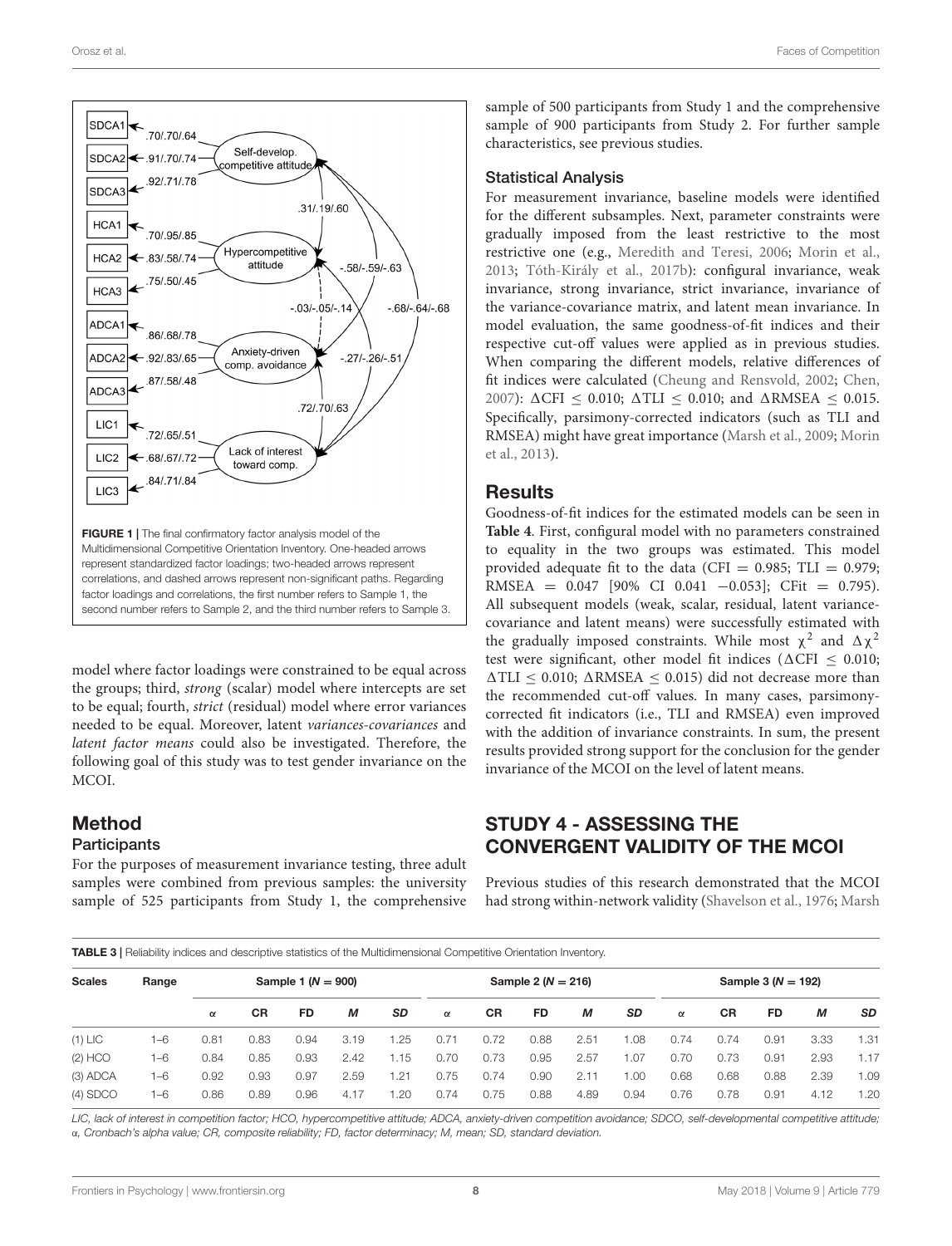<span id="page-8-0"></span>TABLE 4 | Goodness-of-fit statistics and information criteria for the estimated models on the Multidimensional Competitive Orientation Inventory.

| Gender invariance                  |                |       |       |              |                 |             |            |                      |                 |              |               |
|------------------------------------|----------------|-------|-------|--------------|-----------------|-------------|------------|----------------------|-----------------|--------------|---------------|
| Model                              | $\chi^2$ (df)  | CFI   | TLI   | <b>RMSEA</b> | 90% CI          | <b>CFit</b> | Comparison | $\Delta \chi^2$ (df) | $\triangle$ CFI | $\Delta$ TLI | <b>ARMSEA</b> |
| MGa, Male                          | 134.205* (48)  | 0.983 | 0.976 | 0.029        | $0.039 - 0.059$ | 0.536       |            |                      |                 |              |               |
| MGb. Female                        | 165.040* (48)  | 0.986 | 0.981 | 0.045        | 0.038-0.053     | 0.833       |            |                      |                 |              |               |
| MG1. Configural                    | 299.245* (96)  | 0.985 | 0.979 | 0.047        | $0.041 - 0.053$ | 0.795       |            |                      |                 |              |               |
| MG2. Weak                          | 305.616* (104) | 0.985 | 0.981 | 0.045        | 0.039-0.051     | 0.923       | MG2-MG1    | 6.371(8)             | 0.000           | 0.002        | $-0.002$      |
| MG3. Strong                        | 332.529* (112) | 0.984 | 0.981 | 0.045        | $0.040 - 0.051$ | 0.917       | MG3-MG2    | $26.913*$ (8)        | $-0.001$        | 0.000        | 0.000         |
| MG4. Strict                        | 357.956* (124) | 0.983 | 0.981 | 0.044        | 0.039-0.050     | 0.960       | MG4-MG3    | 25.427 (12)          | $-0.001$        | 0.000        | $-0.001$      |
| MG5. Latent<br>variance-covariance | 406.102* (134) | 0.980 | 0.980 | 0.046        | $0.041 - 0.051$ | 0.902       | MG5-MG4    | 48.146* (10)         | $-0.003$        | $-0.001$     | 0.002         |
| MG6. Latent                        | 498.073* (138) | 0.973 | 0.974 | 0.052        | 0.047-0.057     | 0.238       | MG6-MG5    | $91.971*$ (4)        | $-0.007$        | $-0.006$     | 0.006         |
| means                              |                |       |       |              |                 |             |            |                      |                 |              |               |

CFA, confirmatory factor analysis; χ<sup>2</sup>, Chi-square; df, degrees of freedom; CFI, comparative fit index; TLI, Tucker–Lewis Index; RMSEA, root-mean-square error oi approximation; 90% CI, 90% confidence interval of the RMSEA; CFit, RMSEA's test of close fit;  $\Delta\chi^2$ , Chi-square difference test;  $\Delta$ CFI, change in CFI value compared to the preceding model;  $\Delta TLI$ , change in the TLI value compared to the preceding model;  $\Delta RMSEA$ , change in the RMSEA value compared to the preceding model; Bold letters indicate the final models and final levels of invariance that were achieved.;  $*p < 0.01$ .

[et al.,](#page-14-11) [2005a\)](#page-14-11) in terms of factor structure, internal consistency, reliability and high levels of gender invariance. The aim of this study was to investigate the between-network validity [\(Shavelson](#page-15-12) [et al.,](#page-15-12) [1976;](#page-15-12) [Marsh et al.,](#page-14-11) [2005a\)](#page-14-11) of the MCOI. For this purpose, we examined the correlations of the different factors of MCOI with motivational and personality constructs.

In each of the analyses, the links between the factors of MCOI and other related variables were measured such as resiliency, positivity, perfectionism, and achievement motivations in terms of work versus family orientation. The hypothesized correlations were based on theory and previous research. We expected that self-developmental competitive orientation would be positively related to personality traits as perceived resilience as an indicator of psychological health [\(Ryckman et al.,](#page-15-1) [1996;](#page-15-1) [Burckle et al.,](#page-13-12) [1999\)](#page-13-12); positivity in terms of self-esteem, optimism and lifesatisfaction [\(Ryckman et al.,](#page-15-1) [1996;](#page-15-1) [Burckle et al.,](#page-13-12) [1999\)](#page-13-12); positive aspects of perfectionism [\(Ryckman et al.,](#page-15-1) [1996;](#page-15-1) [Thornton](#page-15-23) [et al.,](#page-15-23) [2011\)](#page-15-23), and all mastery, work-related and competitive aspects of achievement motivation [\(Ryckman et al.,](#page-15-1) [1996,](#page-15-1) [1997;](#page-15-9) [Hibbard and Buhrmester,](#page-14-7) [2010\)](#page-14-7). Therefore, we expected that SDA has generally positive pattern of correlations. In contrast to the self-developmental competitive orientation, anxiety-driven competition avoidance would have a generally negative correlational pattern. Namely, despite this is one of the least investigated aspects of competitive orientation, on the basis of [Ryckman et al.'s](#page-15-2) [\(2009\)](#page-15-2), we expected that anxiety-driven competition avoidance would be negatively related to personality traits as perceived resilience, positivity in terms of self-esteem, optimism and life-satisfaction, positive aspects of perfectionism, and all mastery, work-related and competitive aspects of achievement motivation. In the case of hypercompetitive orientation, on the basis of prior work of [Ryckman et al.](#page-15-0) [\(1990,](#page-15-0) [1994,](#page-15-7) [1996,](#page-15-1) [2009\)](#page-15-2), we expected that it is related to the negative aspects of perfectionism, and competitive forms of achievement motivations. With regards to lack of interest competition avoidance, we expected similar correlational pattern as in the case of anxiety-driven competition avoidance, with smaller correlational coefficients

except for competitive motivations and perfectionism because this competitive orientation is fundamentally against both competitive or perfectionist striving.

### Method

#### **Participants**

A total of 343 participants were recruited for the study from high schools and universities based on a call distributed by teachers. The participants filled in an online questionnaire in the educational institutions. The age of the participants ranged from 13 to 57 ( $M_{age} = 19.48$ ,  $SD_{age} = 5.09$ ) with 214 females and 129 males. From participants under the age of 18 ( $n = 130$ ), parental consent was obtained prior to the beginning of data collection. With regards to their highest level of education, 188 participants (54.8%) completed primary education, 85 (24.8%) had secondary education, and 66 (19.2%) completed college/university level education. 4 participants (1.2%) did not specify their level of education. 53 participants (15.5%) lived in capital city, 78 (22.7%) lived in county capitals, 96 (28%) lived in cities, 57 (16.6%) lived in villages and 59 (17.2%) lived abroad.

### Measures

#### **Connor-Davidson Resilience Scale (CD-RISC)**

We used the 10-item version of the CD-RISC [\(Campbell-Sills](#page-13-30) [and Stein,](#page-13-30) [2007\)](#page-13-30) that assesses individuals' perceptions of their resilience. The authors of the CD-RISC broadly defined resilience as "personal qualities that enable one to thrive in the face of adversity" [\(Connor and Davidson,](#page-13-31) [2003,](#page-13-31) p. 76). The items comprising the CD-RISC-10 assessed individuals' perceptions of their abilities to adapt to change, deal with unexpected events, cope with illness and injury, handle unpleasant feelings, maintain positivity in the face of stress, and cope with obstacles [\(Campbell-](#page-13-30)[Sills and Stein,](#page-13-30) [2007\)](#page-13-30). Respondents rated items on a scale from 0 (not true at all) to 4 (true nearly all the time).

### **Positivity**

The Positivity Scale is a short measurement of positive orientation—in terms of optimism, life satisfaction, and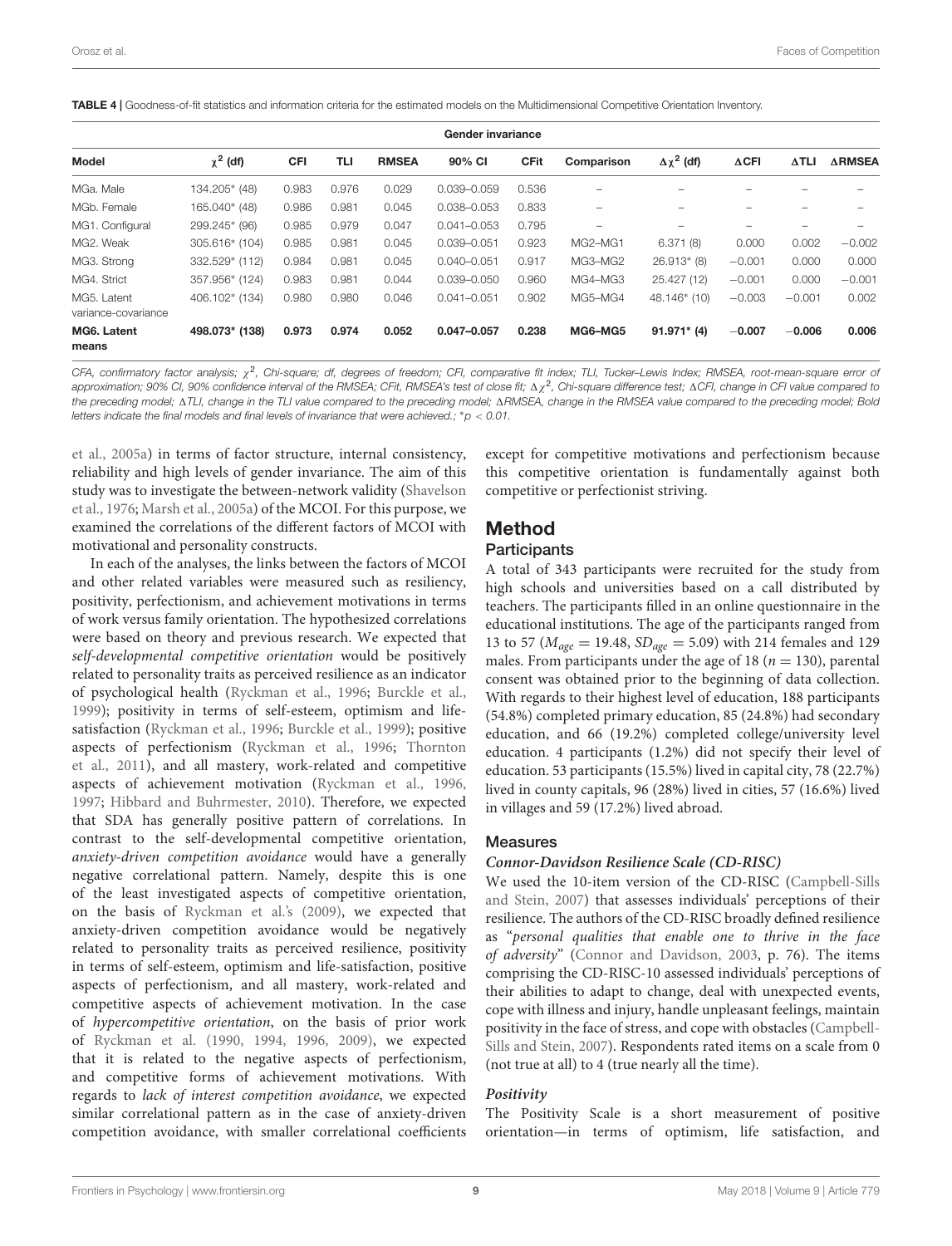self-esteem—developed by [Caprara et al.](#page-13-32) [\(2012\)](#page-13-32). The scale is composed of eight items (e.g., "I'm satisfied with my life" or "I have great faith in the future"). Answers are provided on a five-point scale ranging from 1 "Strongly disagree" to 5 "Strongly agree."

### **Almost Perfect Scale-Revised (APS-R)**

The APS-R [\(Slaney et al.,](#page-15-24) [2001\)](#page-15-24) is designed to measure the positive and negative aspects of perfectionism. The scale contains 23 self-report items with two subscales: High Standards (7 items; e.g., "I expect the best from myself."), and Discrepancy (12 items; e.g., "My best just never seems to be good enough for me."). Similarly to [Rice et al.](#page-14-29) [\(2014\)](#page-14-29), order items were not included in the current analysis. Respondents provided responses on a 5-point scale ranging from 1 (strongly disagree) to 5 (strongly agree).

### **Consequences of perfectionism (COPS)**

The COPS [\(Kim,](#page-14-30) [2010;](#page-14-30) [Stoeber et al.,](#page-15-25) [2013\)](#page-15-25) was used to capture consequences of perfectionism. The scale contains 10 items, with six items measuring positive consequences (e.g., "Perfectionism drives me to be motivated.") and four items measuring negative consequences (e.g., "Perfectionism hinders me from staying on track in my performance."). Participants provided their responses on a five-point scale ranging from 1 (extremely untrue of me) to 5 (extremely true of me).

### **Work and Family Orientation Questionnaire (WOFO)**

Work and Family Orientation Questionnaire [\(Spence and](#page-15-26) [Helmreich,](#page-15-26) [1983\)](#page-15-26) is a 19-item scale intended to measure different aspects of achievement motivation. The scale contains three subscales: Work Orientation (6 items, e.g., "There is satisfaction in a job well done."), Mastery (e.g., "I prefer to work in situations that require a high level of skill."), and Competitiveness (e.g., "I enjoy working in situations involving competitions with others"). Responses are rated on a 5-point scale ranging from 1 (strongly disagree) to 5 (strongly agree).

### Results

Descriptive statistics and internal consistency indices are presented in **[Table 5](#page-9-0)**, while the associations between the different competitive orientations and adaptive-maladaptive outcomes are presented in **[Table 6](#page-10-0)**. Partial correlations were performed to control for the covariance between the different facets: when conducting the partial correlations between the competitive factors (e.g., hypercompetitive orientation) and the outcomes, all other competitive factors (i.e., lack of interest, anxietydriven and self-developmental) are controlled for. Generally, most associations were in line with the expectations. Selfdevelopmental competitive orientation had a positive association with resilience, positivity, the discrepancy factor of perfectionism, the positive consequences of perfectionism, and all achievement motivations. Hypercompetitive orientation was only associated with the high standards factor of perfectionism, the negative consequences of perfectionism and the work-related achievement motivation. Although the lack of interest and anxiety-driven competitive factors had high associations in the previous studies of this investigation, they are rather distinct on the basis of their associations with the correlates. More

specifically, while the lack of interest factor had a small positive correlation with resilience, it was negatively related to the discrepancy factor of perfectionism and the workrelated achievement motivation. On the other hand, while the anxiety-driven factor was inversely related to resilience and the discrepancy factor of perfectionism (negatively and positively, respectively), it was also positively related to the high standard factor of perfectionism and the negative consequences of perfectionism.

# GENERAL DISCUSSION

Individuals can perceive competition in qualitatively different ways. Walt Disney said once that "I have been up against tough competition all my life. I wouldn't know how to get along without it." which is fundamentally different from Béla Bartók's view on competition "Competitions are for horses, not artists." These quotations reflect the individual differences of the multifaceted nature of competition. Although there might be a dominant competition orientation (e.g., hypercompetitive or avoidant orientation), these orientations can co-exist. Therefore, our goal was to build upon unidimensional competition measures [\(Ryckman et al.,](#page-15-0) [1990,](#page-15-0) [1996,](#page-15-1) [2009\)](#page-15-2) and construct a multidimensional measure that—in contrast to previous ones [\(Griffin-Pierson,](#page-13-8) [1990;](#page-13-8) [Franken and Brown,](#page-13-10) [1995;](#page-13-10) [Franken](#page-13-11) [and Prpich,](#page-13-11) [1996;](#page-13-11) [Kayhan,](#page-14-5) [2003\)](#page-14-5)—can meet the most recent psychometric requirements and standards. According to the results, we were able to achieve this goal by creating a short multidimensional measure with strong within- and between-network validity [\(Shavelson et al.,](#page-15-12) [1976;](#page-15-12) [Marsh et al.,](#page-14-11) [2005a\)](#page-14-11).

<span id="page-9-0"></span>TABLE 5 | Descriptive statistics and reliability indices for Study 4.

| <b>Scales</b>                                          | Range   | Mean (SD)   | Cronbach's $\alpha$ |
|--------------------------------------------------------|---------|-------------|---------------------|
| (1) MCOI lack of interest in<br>competition            | $1 - 6$ | 2.62(1.07)  | 0.77                |
| (2) MCOI hypercompetitive<br>orientation               | $1 - 6$ | 2.50(1.14)  | 0.83                |
| (3) MCOI anxiety-drive competition<br>avoidance        | $1 - 6$ | 2.24(1.06)  | 0.83                |
| (4) MCOI self-developmental<br>competitive orientation | $1 - 6$ | 4.96 (0.93) | 0.83                |
| (5) CD-RISC                                            | $1 - 5$ | 3.82(0.59)  | 0.83                |
| (6). Positivity                                        | $1 - 5$ | 3.70(0.61)  | 0.80                |
| (7) APS-R discrepancy                                  | $1 - 5$ | 2.69(0.88)  | 0.92                |
| (8) APS-R high standards                               | $1 - 5$ | 4.14(0.59)  | 0.79                |
| (9) COPS positive                                      | $1 - 5$ | 4.20(0.56)  | 0.82                |
| (10) COPS negative                                     | $1 - 5$ | 1.85(0.71)  | 0.83                |
| (11) WOFO mastery                                      | $1 - 5$ | 3.45(0.53)  | 0.63                |
| (12) WOFO competition                                  | $1 - 5$ | 3.49(0.76)  | 0.78                |
| (13) WOFO work                                         | $1 - 5$ | 4.25(0.46)  | 0.63                |

SD, standard deviation; MCOI, Multidimensional Competitive Orientation Inventory; CD-RISC, Connor-Davidson Resilience Scale; APS-R, Almost Perfect Scale-Revised; COPS, Consequences of Perfectionism; WOFO, Work and Family Orientation Questionnaire.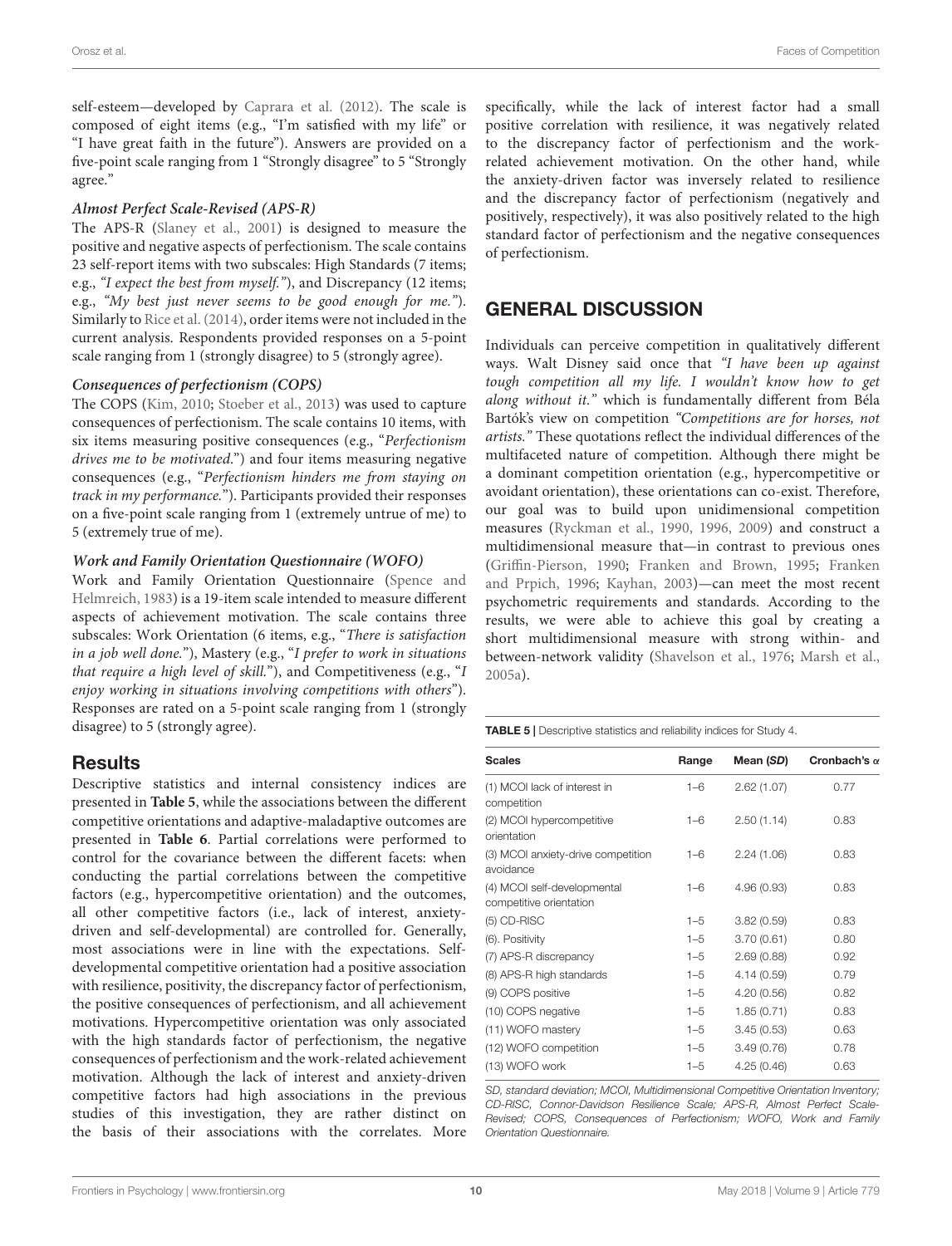<span id="page-10-0"></span>

| <b>Scales</b>          |           | LIC.             |          | <b>HCO</b>      |           | <b>ADCA</b>      | <b>SDCO</b> |                 |  |
|------------------------|-----------|------------------|----------|-----------------|-----------|------------------|-------------|-----------------|--|
|                        |           | 95% CI           |          | 95% CI          |           | 95% CI           | r           | 95% CI          |  |
| $(1)$ CD-RISC          | $0.12*$   | 0.015, 0.223     | $-0.04$  | $-0.145, 0.066$ | $-0.23**$ | $-0.327, -0.128$ | $0.24**$    | 0.138, 0.337    |  |
| (2) Positivity         | 0.05      | $-0.056, 0.155$  | $-0.02$  | $-0.125, 0.086$ | $-0.11$   | $-0.213, -0.005$ | $0.17**$    | 0.066, 0.271    |  |
| (3) APS discrepancy    | $-0.15**$ | $-0.251, -0.045$ | 0.07     | $-0.036, 0.174$ | $0.21**$  | 0.107, 0.309     | $0.22**$    | 0.117, 0.318    |  |
| (4) APS high standards | $-0.02$   | $-0.125, 0.086$  | $0.14*$  | 0.035, 0.242    | $0.29**$  | 0.190, 0.384     | 0.07        | $-0.036, 0.174$ |  |
| (5) COPS positive      | 0.02      | $-0.086, 0.125$  | 0.00     | $-0.105, 0.105$ | 0.09      | $-0.016, 0.194$  | $0.35***$   | 0.254, 0.439    |  |
| (6) COPS negative      | $-0.06$   | $-0.164, 0.046$  | $0.19**$ | 0.086, 0.290    | $0.20**$  | 0.097, 0.299     | $-0.09$     | $-0.194, 0.016$ |  |
| (7) WOFO mastery       | $-0.04$   | $-0.145, 0.066$  | $-0.05$  | $-0.155, 0.056$ | 0.02      | $-0.086, 0.125$  | $0.26**$    | 0.159, 0.356    |  |
| (8) WOFO competition   | $-0.01$   | $-0.115, 0.095$  | $-0.02$  | $-0.086, 0.125$ | 0.03      | $-0.076, 0.135$  | $0.17**$    | 0.066, 0.271    |  |
| (9) WOFO work          | $-0.34**$ | $-0.430, -0.243$ | $0.37**$ | 0.275, 0.457    | 0.08      | $-0.026, 0.184$  | $0.18**$    | 0.076, 0.280    |  |

LIC, lack of interest in competition factor; HCO, hypercompetitive orientation; ADCA, anxiety-driven competition avoidance; SDCO, self-developmental competitive orientation; APS Discrepancy, Almost Perfect Scale Discrepancy; APS Standards, Almost Perfect Scale High Standards; COPS Positive, Positive Consequences of Perfectionism; COPS Negative, Negative Consequences of Perfectionism; WOFO Mastery, Work and Family Orientation Mastery; WOFO Competition, Work and Family Orientation Competition; WOFO Work, Work and Family Orientation Work; \*p < 0.05, \*\*p < 0.01.

In terms of within-network validity, with multiple studies and separate comprehensive samples, thorough and exhaustive statistical analyses (both ESEM and CFA) were performed to investigate the factor structure of the MCOI. All analyses suggested that MCOI has an adequate factor structure. These results were corroborated by other reliability and validity indices. The Cronbach's alpha, the composite reliability and factor determinacy of the four factors also underscored that MCOI is a valid and reliable measure. To our best knowledge, no prior measure focusing on different aspects of competitive orientations was examined by invariance testing. In the case of MCOI, gender invariance on the level of latent means was achieved, giving strong support for the generalizability of the MCOI across male-female subgroups. In sum, on the basis of these results MCOI is a brief measure that, has good factor structure, with reliable subscales and high level of gender invariance.

The MCOI model is compatible with the theoretical background of previous multidimensional models. However, compared to the models of [Franken and Brown](#page-13-10) [\(1995\)](#page-13-10) or later, [Franken and Prpich](#page-13-11) [\(1996\)](#page-13-11), the present model met contemporary psychometric standards. Furthermore, Frankel and Brown's measure did not include one of the important dimensions of individual differences in competitive orientations: competition avoidance. Later, [Franken and Prpich](#page-13-11) [\(1996\)](#page-13-11) complemented this omission. However, their measure only focused on avoidance aspects related to the outcome of competition, but not on the process of competition in terms of anxiety-driven competition avoidance. Besides building on other unidimensional measures of competition, the present model is based on phenomenographical qualitative research [\(Fülöp,](#page-13-14) [1992a](#page-13-14)[,b,](#page-13-15) [1995,](#page-13-16) [1999,](#page-13-17) [2004,](#page-13-18) [2009;](#page-13-5) [Fülöp and Orosz,](#page-13-19) [2006;](#page-13-19) [Schneider et al.,](#page-15-6) [2011\)](#page-15-6) as well by including hypercompetitive, personal-developmental, and competition-avoidant orientations of [Ryckman et al.](#page-15-0) [\(1990,](#page-15-0) [1996,](#page-15-1) [2009\)](#page-15-2).

The MCOI can distinguish competition approach, competition avoidant and competition neutral orientations. includes two competition approach orientations: hypercompetitive and self-developmental competitive attitudes. The main difference between these two is that the hypercompetitive orientation is strongly result-oriented, while the self-developmental competitive orientation is strongly process-oriented. In the MCOI model, the competition avoidance is anxiety-driven. Finally, the neutral dimension is related to the interest vs. uninterest toward competitive situations. Therefore, this measure can assess both approach and avoidant aspects of competitive orientations, it can differentiate between the resultand process-orientation, and it can assess the general interest toward competitive situations.

In terms of between-network validity, we examined whether the factors of the scale were associated with other factors in expected directions. Self-developmental competitive orientation was positively related to hypercompetitive orientation and negatively related to anxiety-driven and uninterested competitive orientations. This might be explained along the approach vs. avoidance dimensions. The positive link between selfdevelopmental and hypercompetitive orientations can be explained by that both belong to the competitive approach dimension. The negative links between self-developmental orientation vs. competitive avoidant and uninterested facets can be attributed to the notion that these latter orientations express an avoidant or neutral standpoint regarding competition. Hypercompetitive orientation was negatively or non-significantly related to anxiety-driven competition avoidance and lack of interest toward competition. The negative correlations can be explained by the approach vs. avoidance and neutral distinction. However, in this case we might suppose that hypercompetitive orientation can appear more easily simultaneously with anxiety-driven competitive orientation. More specifically, considering both the relatively strong negative relationship between self-developmental competitive orientation and anxiety-driven competitive orientation and the weak or nonsignificant link between hypercompetitive anxiety-driven competitive orientation, the probability of being simultaneously hypercompetitive and being anxiety-driven competition avoidant can appear as more probable than being self-developmental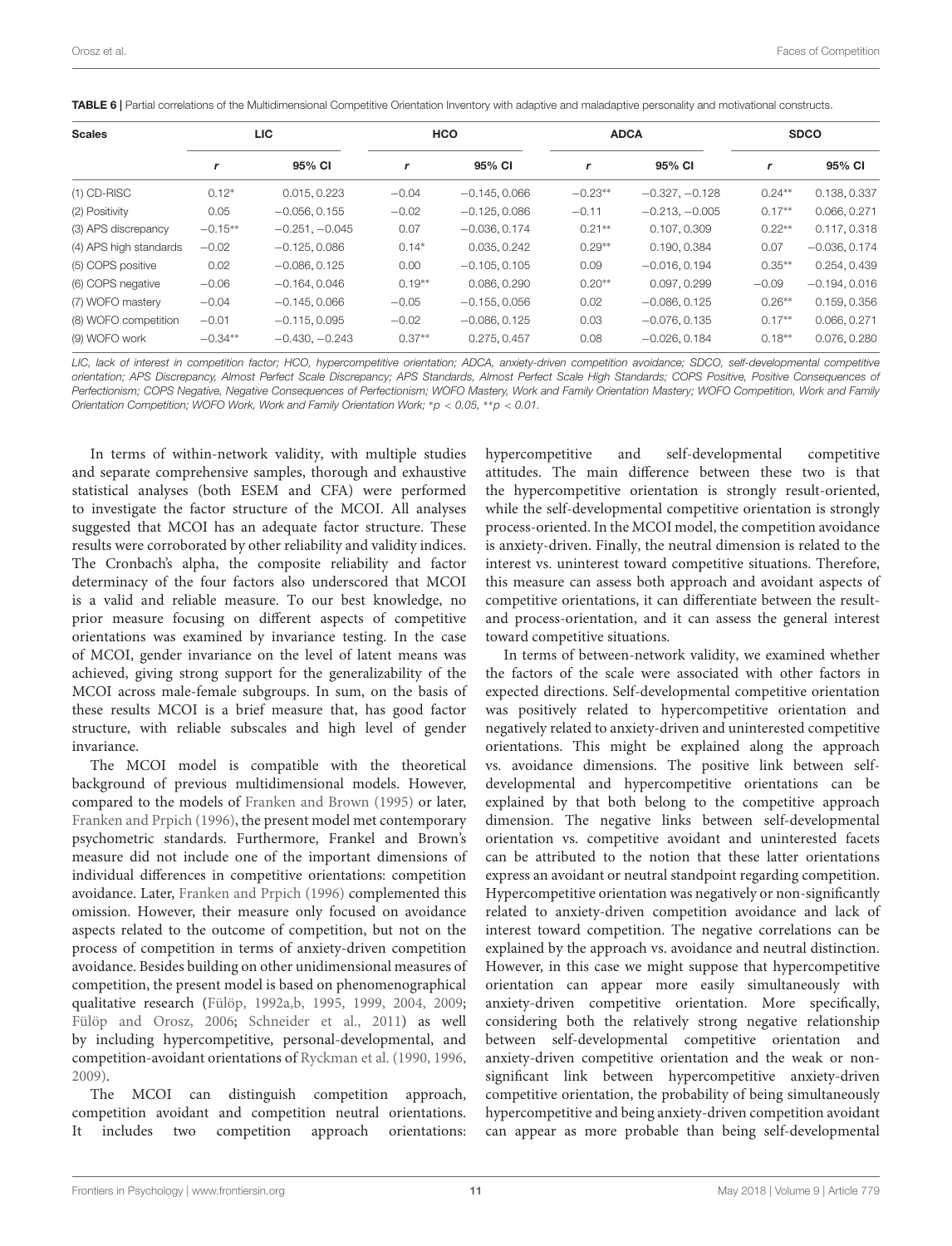competitive and anxiety-driven competition avoidant at the same time. Future studies should explore this supposition with person-centered methods. Finally, it is important to mention that the anxiety-driven and uninterested orientations were positively related. This link is also reasonable, as both of these represent disengagement regarding competition, but for different reasons. This can also be the subject of further research.

The focus of the Self-developmental competitive orientation is the self and ability improvement. In line with prior studies [\(Ryckman et al.,](#page-15-1) [1996,](#page-15-1) [1997;](#page-15-9) [Burckle et al.,](#page-13-12) [1999;](#page-13-12) [Hibbard and](#page-14-7) [Buhrmester,](#page-14-7) [2010;](#page-14-7) [Thornton et al.,](#page-15-23) [2011\)](#page-15-23) and our expectations, it was positively related to the personality factors of resilience (i.e., personal qualities that enable one to thrive despite adversities) and positivity (i.e., positive orientation in terms of optimism, life satisfaction, and self-esteem), positive aspects of perfectionism, and diverse forms of achievement motivations. Somewhat unexpectedly, it was also related to the Almost Perfect Scale's discrepancy measure. One possible explanation could be that self-development is a continuous process with seemingly no end, hence the desired perfect state cannot truly be reached. Furthermore, it was also related to perfectionism that leads to positive outcomes regarding motivations and performance; achievement motivation in terms of accomplishing work with satisfaction regardless the competitive nature of the situation and in terms of mastery and challenge seeking. In sum, self-developmental competitive orientation is related to diverse personality and motivational adaptive behaviors. This competitive orientation is related to beneficial psychological processes that promote positive aspects of mental health, perfectionism and learning.

Hypercompetitive orientation is characterized by very strong result orientation (i.e., winning) in competitive situations in which the end may justify the means. On the basis of prior work of [Ryckman et al.](#page-15-0) [\(1990,](#page-15-0) [1994,](#page-15-7) [1996,](#page-15-1) [2009\)](#page-15-2), we expected that it would be related to the negative aspects of perfectionism, and competitive forms of achievement motivations. In line with our expectations, this competitive orientation was weakly but positively related to negative aspects of perfectionism and it was also associated with the work-related achievement motivation, indicating that hypercompetitive individuals desire and prefer to work hard. Furthermore, dissimilarly to self-developmental competitive orientation, hypercompetitive orientation was unrelated to resilience, and positivity as personality characteristics. However, it was weakly related to high perfectionistic standards. In sum, the simultaneous presence of competitive achievement motivation and perfectionism stemming from high standards reflect on the result-oriented aspect of hypercompetitive orientation.

Anxiety-driven competition avoidance orientation focuses on the general anxiety deriving from the process of competition. We expected that it would show an inverse negative correlational pattern compared to self-developmental competitive orientation. The results partially supported our expectations: anxiety-driven individuals who avoid competition might be less resilient, have higher standards in perfectionism and have a higher

discrepancy between their perfectionist ideals and their actual state. Interestingly, this avoidant behavior is also associated with negative consequences of perfectionism. In sum, anxiety-driven competitive orientation, similarly to [Ryckman et al.](#page-15-2) [\(2009\)](#page-15-2) has a generally maladaptive correlational pattern in terms of highstandard-oriented perfectionism coupled with lower level of resilience.

Lack of interest in competitive orientation is related to the disinterest in competitive situations and the lack of any approach or avoidance motivation regarding competitive situations. Concerning this facet, we expected similar correlational pattern as in the case of anxiety-driven competition avoidance, but with smaller correlational coefficients. The results were not in line with our expectations: this factor was weakly related to resilience and perfectionism discrepancy, while moderately and negatively related to work-related achievement motivation. Indeed, when individuals are not interested in competitions (regardless of it being overt or hidden), they are less likely to put additional effort in their work. Individuals characterized by this orientation may be less concerned with expectations of others in competitive or other achievement situations in which a "well-done job" is required.

To summarize, these convergent validity results suggest that competition avoidance and the lack of interest toward competition do not appear to have strong adaptive personality and motivational links. Their correlates showed a slightly less adaptive correlational pattern than in the case of hypercompetitive orientation. In contrast, self-developmental competitive orientation had a generally positive personality and motivational correlational pattern. These results can have both theoretical and practical implications.

### Theoretical Implications

Prior self-reported assessments of individual differences in competition had shortcomings in terms of not using the factoranalytic approach [\(Ryckman et al.,](#page-15-0) [1990,](#page-15-0) [1996,](#page-15-1) [2009\)](#page-15-2) or if they did so the factor structure and the reliability of the scales showed more or less serious limitations [\(Franken and Brown,](#page-13-10) [1995;](#page-13-10) [Franken and Prpich,](#page-13-11) [1996;](#page-13-11) [Newby and Klein,](#page-14-10) [2014\)](#page-14-10). The present multidimensional measure aimed to overcome these shortcomings and meet the current psychometric standards by providing a short, reliable, and valid measure with strong psychometric properties that can assess simultaneously different facets of competitive orientations.

From the broader theoretical perspective, it might be important to consider the potential positive aspects of competition and competitive orientations. The present results regarding self-developmental competitive orientation fit a broader research stream emphasizing potential positive aspects of competition in terms of performance, interpersonal relationships, resource control, intrinsic and extrinsic motivations [\(Hurlock,](#page-14-31) [1927;](#page-14-31) [Sims,](#page-15-27) [1928;](#page-15-27) [Reeve et al.,](#page-14-32) [1985;](#page-14-32) [Bornstein et al.,](#page-13-33) [1990;](#page-13-33) [Wentzel,](#page-15-28) [1991;](#page-15-28) [Epstein and Harackiewicz,](#page-13-34) [1992;](#page-13-34) [Erev et al.,](#page-13-35) [1993;](#page-13-35) [Young et al.,](#page-15-29) [1993;](#page-15-29) [Reeve and Deci,](#page-14-33) [1996;](#page-14-33) [Ryckman et al.,](#page-15-1) [1996;](#page-15-1) [Tassi and Schneider,](#page-15-5) [1997;](#page-15-5) [Harackiewicz](#page-13-36) [et al.,](#page-13-36) [1998;](#page-13-36) [Fülöp,](#page-13-17) [1999,](#page-13-17) [2001,](#page-13-37) [2004;](#page-13-18) [Hawley,](#page-13-38) [2003,](#page-13-38) [2006;](#page-14-34) [Tjosvold et al.,](#page-15-30) [2003,](#page-15-30) [2006;](#page-15-31) [Tauer and Harackiewicz,](#page-15-32) [2004\)](#page-15-32).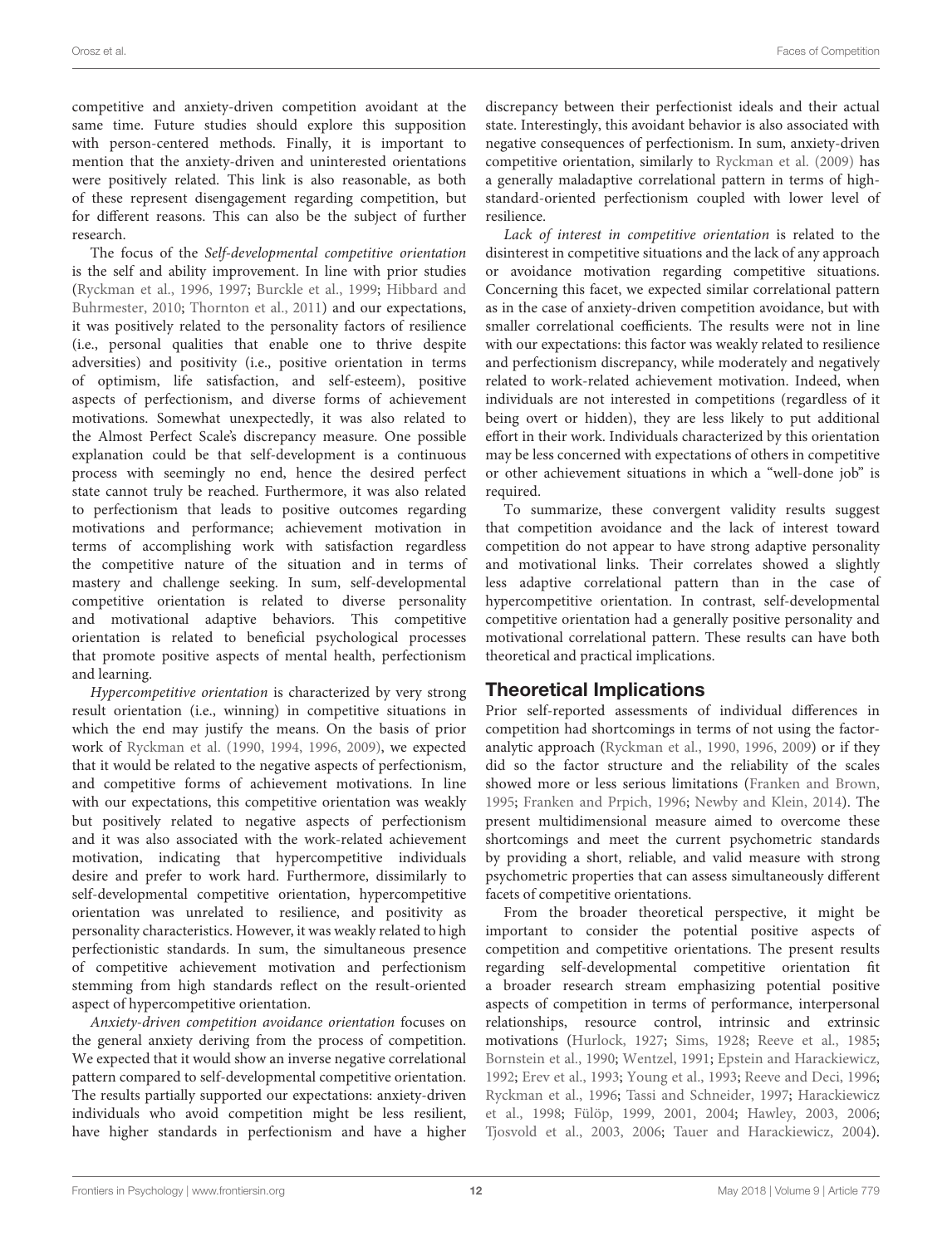Orosz et al. Faces of Competition

The present study along with prior ones regarding personaldevelopmental competitive orientation demonstrate that such orientation can be beneficial in many field of life as resilience, positivity, positive aspects of perfectionism, psychological health, task enjoyment, achievement, self-development, self-discovery, autonomy, exciting life, financial success, desire for success, individual self-esteem, and ethical idealism [\(Ryckman and Hamel,](#page-15-8) [1992;](#page-15-8) [Ryckman et al.,](#page-15-1) [1996,](#page-15-1) [1997;](#page-15-9) [Collier](#page-13-13) [et al.,](#page-13-13) [2010\)](#page-13-13). Despite, according to previous meta-analyses, reviews, and impactful studies, competition was predominantly perceived as a negative and harmful phenomenon leading to negative outcomes on performance, problem solving, personal relationships, and lower intrinsic motivation [\(Lewis,](#page-14-35) [1944;](#page-14-35) [Lewis and Franklin,](#page-14-36) [1944;](#page-14-36) [Deutsch,](#page-13-0) [1949a,](#page-13-0)[b;](#page-13-39) [Johnson and](#page-14-37) [Johnson,](#page-14-37) [1974,](#page-14-37) [1979,](#page-14-38) [1982;](#page-14-39) [Deci et al.,](#page-13-40) [1981;](#page-13-40) [Johnson et al.,](#page-14-40) [1981;](#page-14-40) [Vallerand et al.,](#page-15-33) [1986;](#page-15-33) [Qin et al.,](#page-14-41) [1995\)](#page-14-41). However, in these investigations, it would have been important to consider the participants' orientation toward competition, instead of being forced to step in situations with competitive goal settings without considering and measuring their competitive orientations.

Further research should explore whether individuals with dominantly self-developmental orientation behave similarly to individuals with other dominant competitive patterns. It would be especially important as in a relatively recent meta-analysis, [Murayama and Elliot](#page-14-1) [\(2012\)](#page-14-1) found that trait competitiveness had positive effect on performance when performance-approach goals were present, but it was negatively related to performance when performance avoidance goals mediated this link. Selfdevelopmental competitive attitudes—hand in hand with mastery-approach goals—might be investigated in future experimental studies. On the basis of the correlational pattern one might expect that these competitive orientations can be related to various adaptive outcomes.

On the basis of prior studies and the present correlational pattern, we can expect less adaptive personality and motivational outcomes from the strongly result-oriented, competitionapproach hypercompetitive orientation (compared to the selfdevelopmental competitive orientation). However, considering the overall correlational pattern, lack of interest in competition and especially anxiety-driven competition avoidant orientation shows even less adaptive personality and motivational profile. These patterns lead to the most important practical implication.

# Practical Implications

Competitive orientation refers to one's thoughts, emotions, and anticipated or actual behaviors regarding competitive situations. On the basis of the first two studies, this perception of one's competitive orientation can be diverse. On the basis of Study 4, this diversity is related to fundamentally different personal and motivational profiles. Institutions as schools or workplaces can shape these orientations and if these institutions create norms in which competitiveness in itself should be diminished, adaptive self-developmental competitive orientation will be less likely to be reinforced. At the same time, the lack of interest toward competition and anxiety-driven competition avoidance can be reinforced. Therefore, based on the results of the present

multidimensional measure, it might be more beneficial to create such norms that promote mastery-based, learning-, and processoriented self-developmental competitive orientation instead of eliminating every form of it. In sum, it would be better to create constructive competitive institutional norms [\(Tjosvold](#page-15-30) [et al.,](#page-15-30) [2003,](#page-15-30) [2006;](#page-15-31) [Fülöp and Takács,](#page-13-41) [2013;](#page-13-41) [Orosz et al.,](#page-14-42) [2013a](#page-14-42)[,b\)](#page-14-43) that can foster dominantly self-developmental competitive orientation.

# Limitations and Future Directions

Although the present study has several strengths (such as the application of comprehensive samples as well as diverse analytic procedures), it is not without limitations. All measures were completed on self-report scales; therefore, they could lead to possible biases (e.g., recall bias). In future studies, these scales should be complemented with objective tools that could directly measure not only self-reported competitive behavior while, at the same time, respecting the privacy of the individuals. Despite convergent validity was established, the present study did not focus on assessing discriminant validity of the MCOI. Future research is needed to overcome this shortcoming. As correlational design was used in the present research, causality cannot be inferred. Moreover, within the framework of the current research, only cross-sectional studies were conducted which did not allow the examination of different life events that might influence competitive orientations. A longitudinal design would be beneficial in examining how potential life events (e.g., new workplace, unemployment) could have an impact on the individual's competitive attitudes. Furthermore, from both theoretical and practical perspectives, it would be beneficial to examine the adaptive and maladaptive blend of competitive orientations. Replications in other cultures could also be performed as different cultural and economic characteristics might also influence one's competitive orientations. Regarding the MCOI itself, further examination is needed to assess its temporal stability as well as its convergent, divergent and predictive validity.

# **CONCLUSION**

On the basis of four studies, we could identify four main aspects of competitive orientations: hypercompetitive, selfdevelopmental, anxiety-driven competition avoidant, and lack of interest toward competition. High levels of gender invariance were established. The Multidimensional Competitive Orientations Inventory is short, and grasps the multifaceted nature of individual differences in competition. For the first time, this measure can allow the identification of adaptive and maladaptive blends of competitive attitudes.

# AUTHOR CONTRIBUTIONS

GO and MF contributed to the study design, literature review, data gathering, manuscript writing, and to the data analyses and interpretation. IT-K and BB contributed to data analyses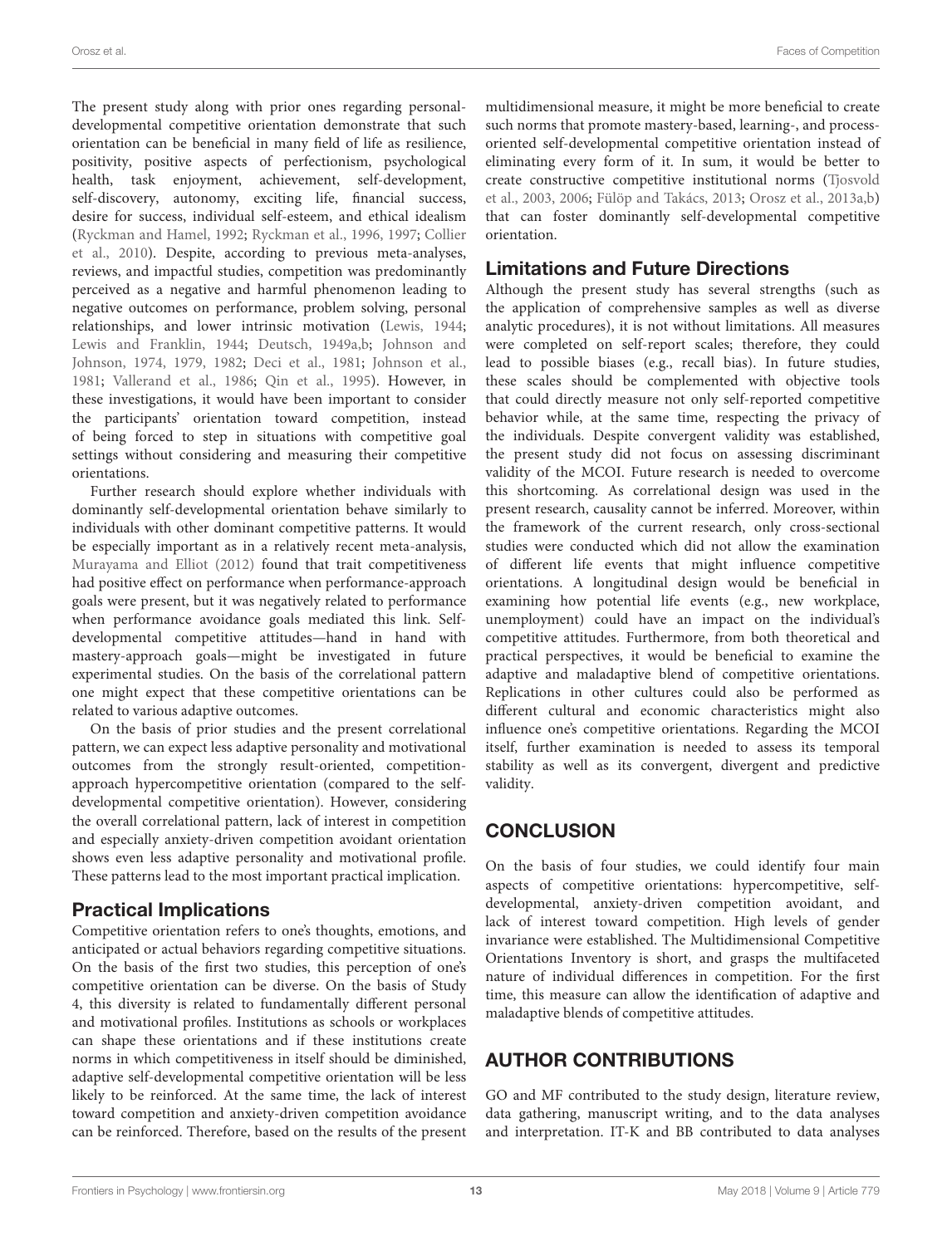and interpretation, and to the manuscript writing. NB and KI contributed to the literature review, data analyses, and to the manuscript writing. All authors commented on the draft and contributed to the final version, approved the publication of the manuscript, and agreed to be accountable for all aspects of the work.

### **REFERENCES**

- <span id="page-13-23"></span>Asparouhov, T., Muthén, B., and Morin, A. J. S. (2015). Bayesian Structural equation modeling with cross-loadings and residual covariances: comments on Stromeyer et al. J. Manage. 41, 1561–1577. [doi: 10.1177/0149206315591075](https://doi.org/10.1177/0149206315591075)
- <span id="page-13-26"></span>Bagozzi, R. P., and Yi, Y. (1988). On the evaluation of structural equation models. J. Mark. Res. 16, 74–94. [doi: 10.1007/BF02723327](https://doi.org/10.1007/BF02723327)
- <span id="page-13-33"></span>Bornstein, G., Erev, I., and Rosen, O. (1990). Intergroup competition as a structural solution to social dilemmas. Soc. Behav. 5, 247–260.
- <span id="page-13-21"></span>Bőthe, B., Tóth-Király, I., Zsila, Á., Griffiths, M. D., Demetrovics, Z., and Orosz, G. (2018). The development of the problematic pornography consumption scale (PPCS). J. Sex Res. 55, 395–406. [doi: 10.1080/00224499.2017.1291798](https://doi.org/10.1080/00224499.2017.1291798)
- <span id="page-13-4"></span>Brewer, G., Abell, L., and Lyons, M. (2014). Machiavellianism, competition and self-disclosure in friendship. Individ. Differ. Res. 12, 1–7.
- <span id="page-13-25"></span>Brown, T. A. (2015). Confirmatory Factor Analysis for Applied Research, 2nd Edn. New York, NY: Guilford Press.
- <span id="page-13-24"></span>Browne, M. (2001). An overview of analytic rotation in exploratory factor analysis. Multivar. Behav. Res. 36, 111–150. [doi: 10.1207/S15327906MBR3601\\_05](https://doi.org/10.1207/S15327906MBR3601_05)
- <span id="page-13-12"></span>Burckle, M. A., Ryckman, R. M., Gold, J. A., Thornton, B., and Audesse, R. J. (1999). Forms of competitive attitude and achievement orientation in relation to disordered eating. Sex Roles 40, 853–870. [doi: 10.1023/A:1018873005147](https://doi.org/10.1023/A:1018873005147)
- <span id="page-13-3"></span>Busse, W. O., and Birk, J. M. (1993). The effects of self-disclosure and competitiveness on friendship for male graduate students over 35. J. Coll. Stud. Dev. 34, 169–174.
- <span id="page-13-30"></span>Campbell-Sills, L., and Stein, M. B. (2007). Psychometric analysis and refinement of the Connor–Davidson resilience scale (CD-RISC): validation of a 10-item measure of resilience. J. Trauma. Stress 20, 1019–1028. [doi: 10.1002/jts.20271](https://doi.org/10.1002/jts.20271)
- <span id="page-13-32"></span>Caprara, G. V., Alessandri, G., Eisenberg, N., Kupfer, A., Steca, P., Caprara, M. G., et al. (2012). The positivity scale. Psychol. Assess. 24, 701–712. [doi: 10.1037/](https://doi.org/10.1037/a0026681) [a0026681](https://doi.org/10.1037/a0026681)
- <span id="page-13-7"></span>Charlesworth, W. R. (1996). Co-operation and competition: contributions to an evolutionary and developmental model. Int. J. Behav. Dev. 19, 25–39. [doi:](https://doi.org/10.1080/016502596385910) [10.1080/016502596385910](https://doi.org/10.1080/016502596385910)
- <span id="page-13-29"></span>Chen, F. F. (2007). Sensitivity of goodness of fit indexes to lack of measurement invariance. Struct. Equ. Modeling 14, 464–504. [doi: 10.1080/](https://doi.org/10.1080/10705510701301834) [10705510701301834](https://doi.org/10.1080/10705510701301834)
- <span id="page-13-28"></span>Cheung, G. W., and Rensvold, R. B. (2002). Evaluating goodness-of-fit indexes for testing measurement invariance. Struct. Equ. Modeling 9, 233–255. [doi:](https://doi.org/10.1207/S15328007SEM0902_5) [10.1207/S15328007SEM0902\\_5](https://doi.org/10.1207/S15328007SEM0902_5)
- <span id="page-13-13"></span>Collier, S. A., Ryckman, R. M., Thornton, B., and Gold, J. A. (2010). Competitive personality attitudes and forgiveness of others. J. Psychol. 144, 535–543. [doi:](https://doi.org/10.1080/00223980.2010.511305) [10.1080/00223980.2010.511305](https://doi.org/10.1080/00223980.2010.511305)
- <span id="page-13-31"></span>Connor, K. M., and Davidson, J. R. (2003). Development of a new resilience scale: the Connor-Davidson resilience scale (CD-RISC). Depress. Anxiety 18, 76–82. [doi: 10.1002/da.10113](https://doi.org/10.1002/da.10113)
- <span id="page-13-22"></span>Curran, P. J., West, S. G., and Finch, J. F. (1996). The robustness of test statistics to nonnormality and specification error in confirmatory factor analysis. Psychol. Methods 1, 16–29. [doi: 10.1037/1082-989X.1.1.16](https://doi.org/10.1037/1082-989X.1.1.16)
- <span id="page-13-40"></span>Deci, E. L., Betley, J., Kahle, L., Adrams, L., and Porac, J. (1981). When trying to win: competition and extrinsic motivation. Pers. Soc. Psychol. Bull. 7, 79–83. [doi: 10.1177/014616728171012](https://doi.org/10.1177/014616728171012)
- <span id="page-13-0"></span>Deutsch, M. (1949a). A theory of cooperation and competition. Hum. Relat. 2, 129–152. [doi: 10.1177/001872674900200204](https://doi.org/10.1177/001872674900200204)
- <span id="page-13-39"></span>Deutsch, M. (1949b). An experimental study of the effects of cooperation and competition upon group process. Hum. Relat. 2, 199–231. [doi: 10.1177/](https://doi.org/10.1177/001872674900200301) [001872674900200301](https://doi.org/10.1177/001872674900200301)
- <span id="page-13-34"></span>Epstein, J. A., and Harackiewicz, J. M. (1992). Winning is not enough: the effects of competition and achievement orientation on intrinsic interest. Pers. Soc. Psychol. Bull. 18, 128–139. [doi: 10.1177/0146167292182003](https://doi.org/10.1177/0146167292182003)

### FUNDING

This present work was supported by the Hungarian Research Fund: NKFIH PD 116686, NKFIH FK 124225 (GO), K 111789 (MF); ÚNKP-17-3 New National Excellence Program of the Ministry of Human Capacities (IT-K).

- <span id="page-13-35"></span>Erev, I., Bornstein, G., and Wallsten, T. S. (1993). The negative effect of probability assessments on decision quality. Organ. Behav. Hum. Decis. Process. 55, 78–94. [doi: 10.1006/obhd.1993.1025](https://doi.org/10.1006/obhd.1993.1025)
- <span id="page-13-20"></span>Fahlman, S. A., Mercer-Lynn, K. B., Flora, D. B., and Eastwood, J. D. (2013). Development and validation of the multidimensional state boredom scale. Assessment 20, 68–85. [doi: 10.1177/1073191111421303](https://doi.org/10.1177/1073191111421303)
- <span id="page-13-2"></span>Ferguson, C. J., Muñoz, M. E., Garza, A., and Galindo, M. (2014). Concurrent and prospective analyses of peer, television and social media influences on body dissatisfaction, eating disorder symptoms and life satisfaction in adolescent girls. J. Youth Adolesc. 43, 1–14. [doi: 10.1007/s10964-012-9898-9](https://doi.org/10.1007/s10964-012-9898-9)
- <span id="page-13-1"></span>Fletcher, T. D., Major, D. A., and Davis, D. D. (2008). The interactive relationship of competitive climate and trait competitiveness with workplace attitudes, stress, and performance. J. Organ. Behav. 29, 899–922. [doi: 10.1002/job.503](https://doi.org/10.1002/job.503)
- <span id="page-13-10"></span>Franken, R. E., and Brown, D. J. (1995). Why do people like competition? The motivation for winning, putting forth effort, improving one's performance, performing well, being instrumental, and expressing forceful/aggressive behavior. Pers. Individ. Dif. 19, 175–184. [doi: 10.1016/0191-8869\(95\)00035-5](https://doi.org/10.1016/0191-8869(95)00035-5)
- <span id="page-13-11"></span>Franken, R. E., and Prpich, W. (1996). Dislike of competition and the need to win: self-image concerns, performance concerns, and the distraction of attention. J. Soc. Behav. Pers. 11, 695–712.
- <span id="page-13-14"></span>Fülöp, M. (1992a). Cognitive concepts of competition. Int. J. Psychol. 27:316.
- <span id="page-13-15"></span>Fülöp, M. (1992b). Teachers'. Concepts on competition. Didaktisk Tydskrift 9, 46–57.
- <span id="page-13-16"></span>Fülöp, M. (1995). Scientific and Implicit Theories of Competition. Doctoral dissertation, Eötvös Lóránd University, Budapest.
- <span id="page-13-17"></span>Fülöp, M. (1999). Japanese students' perception of the role of competition in their country. J. Asian Afr. Stud. 1–2, 148–174.
- <span id="page-13-37"></span>Fülöp, M. (2001). Teachers' perception of the role of competition in their respective countries: Hungary, Japan and USA. Child. Soc. Econ. Unders. 4, 142–159.
- <span id="page-13-18"></span>Fülöp, M. (2004). "Competition as a culturally constructed concept," in Travelling Facts: The Social Construction, Distribution, and Accumulation of Knowledge, eds C. Baillie, E. C. Dunn, and Y. Zheng (Frankfurt: Campus Verlag), 124–148.
- <span id="page-13-5"></span>Fülöp, M. (2009). Happy and unhappy competitors: what makes the difference? Psihol. Teme 18, 345–367.
- <span id="page-13-19"></span>Fülöp, M., and Orosz, G. (2006). "The perception of economic competition and the competitive strategies of hungarian business people," in Proceedings of the IAREP-SABE 2006 Conference Paris, July 5-9. Paris: IAREP,  $1 - 12$
- <span id="page-13-6"></span>Fülöp, M., and Orosz, G. (2015). "State of the art in competition research," in Emerging Trends in the Social and Behavioral Sciences: An Interdisciplinary, Searchable, and Linkable Resource, eds R. A. Scott, M. C. Buchmann, and S. M. Kosslyn (Hoboken, NJ: John Wiley and Sons), 1–16. [doi: 10.1002/](https://doi.org/10.1002/9781118900772) [9781118900772](https://doi.org/10.1002/9781118900772)
- <span id="page-13-41"></span>Fülöp, M., and Takács, S. (2013). The cooperative competitive citizen: what does it take? Citizsh. Teach. Learn. 8, 131–156. [doi: 10.1386/ctl.8.2.131\\_1](https://doi.org/10.1386/ctl.8.2.131_1)
- <span id="page-13-8"></span>Griffin-Pierson, S. (1990). The competitiveness questionnaire: a measure of two components of competitiveness. Meas. Eval. Couns. Dev. 23, 108–115.
- <span id="page-13-27"></span>Hair, J. F. Jr., Black, W. C., Babin, B. J., and Anderson, R. E. (2014). Multivariate Data Analysis, 7th Edn. Essex: Pearson.
- <span id="page-13-36"></span>Harackiewicz, J. M., Barron, K. E., and Elliot, A. J. (1998). Rethinking achievement goals: when are they adaptive for college students and why? Educ. Psychol. 33, 1–21. [doi: 10.1207/s15326985ep3301\\_1](https://doi.org/10.1207/s15326985ep3301_1)
- <span id="page-13-9"></span>Harris, P. B., and Houston, J. M. (2010). A reliability analysis of the revised competitiveness index. Psychol. Rep. 106, 870–874. [doi: 10.2466/pr0.106.3.87](https://doi.org/10.2466/pr0.106.3.870-874) [0-874](https://doi.org/10.2466/pr0.106.3.870-874)
- <span id="page-13-38"></span>Hawley, P. H. (2003). Prosocial and coercive configurations of resource control in early adolescence: a case for the well-adapted Machiavellian. Merril Palmer Q. 49, 279–309. [doi: 10.1353/mpq.2003.0013](https://doi.org/10.1353/mpq.2003.0013)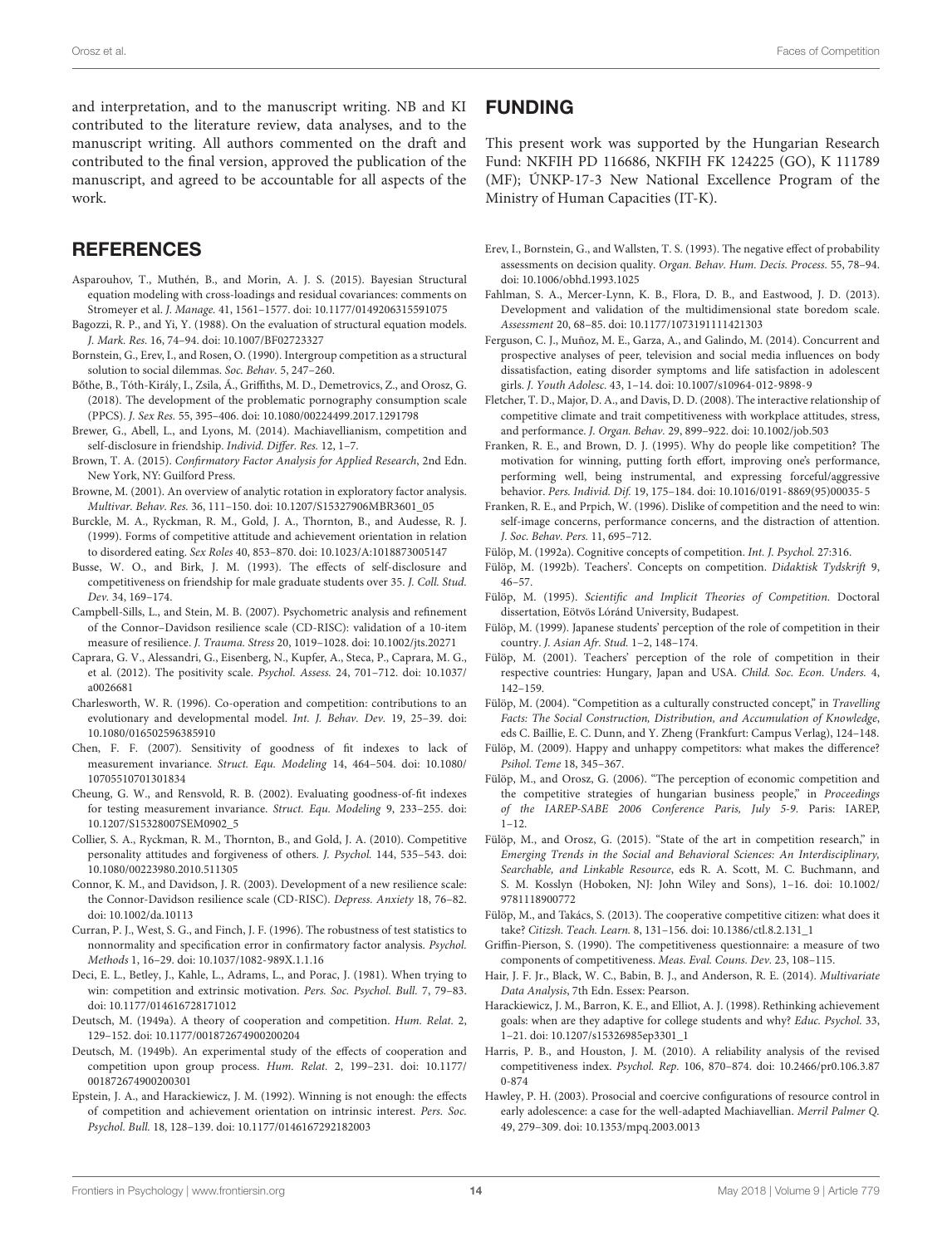- <span id="page-14-34"></span>Hawley, P. H. (2006). "Evolution and personality: a new look at Machiavellianism," in Handbook of Personality Development, eds D. Mroczek and T. Little (Mahwah, NJ: Erlbaum), 147–161.
- <span id="page-14-4"></span>Hawley, P. H. (2010). "The role of competition and cooperation in shaping personality: an evolutionary perspective on social dominance, Machiavellianism, and children's social development," in The Evolution of Personality and Individual Differences, eds D. M. Buss and P. H. Hawley (New York, NY: Oxford University Press), 76–110.
- <span id="page-14-15"></span>Haynes, S. N., Richard, D., and Kubany, E. S. (1995). Content validity in psychological assessment: a functional approach to concepts and methods. Psychol. Assess. 7, 238–247. [doi: 10.1037/1040-3590.7.3.238](https://doi.org/10.1037/1040-3590.7.3.238)
- <span id="page-14-2"></span>Helmreich, R. L., Spence, J. T., Beane, W. E., Lucker, G. W., and Matthews, K. A. (1980). Making it in academic psychology: demographic and personality correlates of attainment. J. Pers. Soc. Psychol. 39, 896–908. [doi: 10.1037/0022-](https://doi.org/10.1037/0022-3514.39.5.896) [3514.39.5.896](https://doi.org/10.1037/0022-3514.39.5.896)
- <span id="page-14-7"></span>Hibbard, D., and Buhrmester, D. (2010). Competitiveness, gender, and adjustment among adolescents. Sex Roles 63, 412–424. [doi: 10.1007/s11199-010-9809-z](https://doi.org/10.1007/s11199-010-9809-z)
- <span id="page-14-9"></span>Horney, K. (1937). Neurotic Personality of Our Time. New York, NY: WW Norton and Company.
- <span id="page-14-6"></span>Houston, J., Harris, P., McIntire, S., and Francis, D. (2002). Revising the competitiveness index using factor analysis. Psychol. Rep. 90, 31–34. [doi: 10.](https://doi.org/10.2466/pr0.2002.90.1.31) [2466/pr0.2002.90.1.31](https://doi.org/10.2466/pr0.2002.90.1.31)
- <span id="page-14-21"></span>Hu, L., and Bentler, P. M. (1999). Cutoff criteria for fit indexes in covariance structure analysis: conventional criteria versus new alternatives. Struct. Equ. Modeling 6, 1–55. [doi: 10.1080/10705519909540118](https://doi.org/10.1080/10705519909540118)
- <span id="page-14-31"></span>Hurlock, E. B. (1927). The use of group rivalry as an incentive. J. Abnorm. Soc. Psychol. 22, 278–290. [doi: 10.1037/h0071601](https://doi.org/10.1037/h0071601)
- <span id="page-14-37"></span>Johnson, D. W., and Johnson, R. T. (1974). Instructional structure: cooperative, competitive, or individualistic. Rev. Educ. Res. 44, 213–240. [doi: 10.3102/](https://doi.org/10.3102/00346543044002213) [00346543044002213](https://doi.org/10.3102/00346543044002213)
- <span id="page-14-38"></span>Johnson, D. W., and Johnson, R. T. (1979). Conflict in the classroom: controversy and learning. Rev. Educ. Res. 49, 51–70. [doi: 10.3102/00346543049001051](https://doi.org/10.3102/00346543049001051)
- <span id="page-14-39"></span>Johnson, D. W., and Johnson, R. T. (1982). Effects of cooperative, competitive, and individualistic learning experiences on cross-ethnic interaction and friendships. J. Soc. Psychol. 118, 47–58. [doi: 10.1080/00224545.1982.9924417](https://doi.org/10.1080/00224545.1982.9924417)
- <span id="page-14-40"></span>Johnson, D. W., Maruyama, G., Johnson, R. T., Nelson, D., and Skon, L. (1981). Effects of cooperative, competitive, and individualistic goal structures on achievement: a meta-analysis. Psychol. Bull. 89, 47–62. [doi: 10.1037/0033-2909.](https://doi.org/10.1037/0033-2909.89.1.47) [89.1.47](https://doi.org/10.1037/0033-2909.89.1.47)
- <span id="page-14-5"></span>Kayhan, E. (2003). Two Facets of Competitiveness and Their Influence on Psychological Adjustment. Honors Projects. Paper 4. Available at: [http://](http://digitalcommons.iwu.edu/psych_honproj/4) [digitalcommons.iwu.edu/psych\\_honproj/4](http://digitalcommons.iwu.edu/psych_honproj/4)
- <span id="page-14-30"></span>Kim, J. M. (2010). The Conceptualization and Assessment of the Perceived Consequences of Perfectionism. Doctoral dissertation, University of Michigan, Ann Arbor, MI.
- <span id="page-14-3"></span>Kohn, A. (1986). No Contest: The Case Against Competition. Boston, MA: Houghton Mifflin Harcourt.
- <span id="page-14-0"></span>Kristof, A. L. (1996). Person–organization fit: an integrative review of its conceptualizations, measurement, and implications. Pers. Psychol. 49, 1–49. [doi: 10.1111/j.1744-6570.1996.tb01790.x](https://doi.org/10.1111/j.1744-6570.1996.tb01790.x)
- <span id="page-14-35"></span>Lewis, H. B. (1944). An experimental study of the role of ego in work. I. The role of the ego in co-operative work. J. Exp. Psychol. 34, 113–127. [doi: 10.3758/s13421-](https://doi.org/10.3758/s13421-012-0279-0) [012-0279-0](https://doi.org/10.3758/s13421-012-0279-0)
- <span id="page-14-36"></span>Lewis, H. B., and Franklin, M. (1944). An experimental study of the role of ego in work: II. The significance of task-orientation in work. J. Exp. Psychol. 34, 195–216. [doi: 10.1037/h0053522](https://doi.org/10.1037/h0053522)
- <span id="page-14-20"></span>Litalien, D., Morin, A. J. S., Gagné, M., Vallerand, R. J., Losier, G. F., and Ryan, R. M. (2017). Evidence of a continuum structure of academic self-determination: a two-study test using a bifactor-ESEM representation of academic motivation. Contemp. Educ. Psychol. 51, 67–82. [doi: 10.1016/j.cedpsych.2017.06.010](https://doi.org/10.1016/j.cedpsych.2017.06.010)
- <span id="page-14-26"></span>Marsh, H. W. (2007). "Application of confirmatory factor analysis and structural equation modeling in sport and exercise psychology," in Handbook of Sport Psychology, eds G. Tenenbaum and R. C. Eklund (Hoboken, NJ: Wiley), 774–798.
- <span id="page-14-25"></span>Marsh, H. W., Balla, J. R., and Hau, K. T. (1996). "An evaluation of incremental fit indices: a clarification of mathematical and empirical properties," in Advanced Structural Equation Modeling: Issues and Techniques, eds G. A. Marcoulides and R. E. Schumacker (Mahwah, NJ: Lawrence Erlbaum Associates), 315–353.
- <span id="page-14-11"></span>Marsh, H. W., Ellis, L. A., Parada, R. H., Richards, G., and Heubeck, B. G. (2005a). A short version of the Self-Description Questionnaire II: operationalizing criteria for short-form evaluation with new applications of confirmatory factor analyses. Psychol. Assess. 17, 81–102. [doi: 10.1037/1040-3590.17.1.81](https://doi.org/10.1037/1040-3590.17.1.81)
- <span id="page-14-22"></span>Marsh, H. W., Hau, K.-T., and Grayson, D. (2005b). "Goodness of fit evaluation in structural equation modeling," in Contemporary Psychometrics. A Festschrift for Roderick, eds P. McDonald, A. Maydeu-Olivares, and J. McArdle (Mahwah, NJ: Erlbaum), 275–334.
- <span id="page-14-16"></span>Marsh, H. W., Muthén, B., Asparouhov, T., Lüdtke, O., Robitzsch, A., Morin, A. J. S., et al. (2009). Exploratory structural equation modeling, integrating CFA and EFA: application to students' evaluations of university teaching. Struct. Equ. Modeling 16, 439–476. [doi: 10.1080/10705510903008220](https://doi.org/10.1080/10705510903008220)
- <span id="page-14-12"></span>Marton, F. (1986). Phenomenography: a research approach to investigating different understandings of reality. J. Thought 21, 28–49.
- <span id="page-14-27"></span>Meredith, W. (1993). Measurement invariance, factor analysis and factorial invariance. Psychometrika 58, 525–543. [doi: 10.1007/BF02294825](https://doi.org/10.1007/BF02294825)
- <span id="page-14-28"></span>Meredith, W., and Teresi, J. A. (2006). An essay on measurement and factorial invariance. Med. Care 44, S69–S77. [doi: 10.1097/01.mlr.0000245438.738](https://doi.org/10.1097/01.mlr.0000245438.73837.89) [37.89](https://doi.org/10.1097/01.mlr.0000245438.73837.89)
- <span id="page-14-18"></span>Morin, A. J. S., and Maïano, C. (2011). Cross-validation of the short form of the physical self-inventory (PSI-S) using exploratory structural equation modeling (ESEM). Psychol. Sport Exerc. 12, 540–554. [doi: 10.1016/j.psychsport.2011.0](https://doi.org/10.1016/j.psychsport.2011.04.003) [4.003](https://doi.org/10.1016/j.psychsport.2011.04.003)
- <span id="page-14-17"></span>Morin, A. J. S., Marsh, H. W., and Nagengast, B. (2013). "Exploratory structural equation modeling," in Structural Equation Modeling: A Second Course, eds G. R. Hancock and R. O. Mueller (Charlotte, NC: Information Age Publishing, Inc.), 395–436.
- <span id="page-14-8"></span>Mudrack, P. E., Bloodgood, J. M., and Turnley, W. H. (2012). Some ethical implications of individual competitiveness. J. Bus. Ethics 108, 347–359. [doi:](https://doi.org/10.123/A:1018873005147) [10.123/A:1018873005147](https://doi.org/10.123/A:1018873005147)
- <span id="page-14-1"></span>Murayama, K., and Elliot, A. J. (2012). The competition-performance relation: a meta-analytic review and test of the opposing processes model of competition and performance. Psychol. Bull. 138, 1035–1070. [doi: 10.1007/s10551-011-](https://doi.org/10.1007/s10551-011-1094-4) [1094-4](https://doi.org/10.1007/s10551-011-1094-4)
- <span id="page-14-14"></span>Muthén, B., and Kaplan, D. (1985). A comparison of some methodologies for the factor analysis of non-normal Likert variables. Br. J. Math. Stat. Psychol. 38, 171–189. [doi: 10.1111/j.2044-8317.1985.tb00832.x](https://doi.org/10.1111/j.2044-8317.1985.tb00832.x)
- <span id="page-14-13"></span>Muthén, L. K., and Muthén, B. O. (1998/2015). Mplus User's Guide, 7th Edn. Los Angeles, CA: Muthén and Muthén.
- <span id="page-14-10"></span>Newby, J. L., and Klein, R. G. (2014). Competitiveness reconceptualized: psychometric development of the competitiveness orientation measure as a unified measure of trait competitiveness. Psychol. Rec. 64, 879–895. [doi: 10.](https://doi.org/10.1007/s40732-014-0083-2) [1007/s40732-014-0083-2](https://doi.org/10.1007/s40732-014-0083-2)
- <span id="page-14-23"></span>Nunnally, J. C. (1978). Psychometric Theory. New York, NY: McGraw-Hill.
- <span id="page-14-42"></span>Orosz, G., Farkas, D., and Roland-Lévy, C. (2013a). Are competition and extrinsic motivation reliable predictors of academic cheating? Front. Psychol. 4:87. [doi:](https://doi.org/10.3389/fpsyg.2013.00087) [10.3389/fpsyg.2013.00087](https://doi.org/10.3389/fpsyg.2013.00087)
- <span id="page-14-43"></span>Orosz, G., Salamon, J., Makkai, A., and Turcsik, Á. B. (2013b). Konstruktív versengés az autópiaci szervezetekben [Constructive competition in car market organizations]- Alkalmazott Pszichológia. Appl. Psychol. 15, 5–32.
- <span id="page-14-19"></span>Perera, H. N. (2015). The internal structure of responses to the trait emotional intelligence questionnaire–short form: an exploratory structural equation modeling approach. J. Pers. Assess. 97, 411–423. [doi: 10.1080/00223891.2015.](https://doi.org/10.1080/00223891.2015.1014042) [1014042](https://doi.org/10.1080/00223891.2015.1014042)
- <span id="page-14-41"></span>Qin, Z., Johnson, D. W., and Johnson, R. (1995). Cooperative versus competitive efforts and problem solving. Rev. Educ. Res. 65, 129–143. [doi: 10.3102/](https://doi.org/10.3102/00346543065002129) [00346543065002129](https://doi.org/10.3102/00346543065002129)
- <span id="page-14-24"></span>Raykov, T. (1997). Estimation of composite reliability for congeneric measures. Appl. Psychol. Meas. 21, 173–184. [doi: 10.1177/01466216970212006](https://doi.org/10.1177/01466216970212006)
- <span id="page-14-33"></span>Reeve, J., and Deci, E. L. (1996). Elements of the competitive situation that affect intrinsic motivation. Pers. Soc. Psychol. Bull. 22, 24–33. [doi: 10.1177/](https://doi.org/10.1177/0146167296221003) [0146167296221003](https://doi.org/10.1177/0146167296221003)
- <span id="page-14-32"></span>Reeve, J., Olson, B. C., and Cole, S. G. (1985). Motivation and performance: two consequences of winning and losing in competition. Motiv. Emot. 9, 291–298. [doi: 10.1007/BF00991833](https://doi.org/10.1007/BF00991833)
- <span id="page-14-29"></span>Rice, K. G., Richardson, C. M., and Tueller, S. (2014). The short form of the revised almost perfect scale. J. Pers. Assess. 96, 368–379. [doi: 10.1080/00223891.2013.](https://doi.org/10.1080/00223891.2013.838172) [838172](https://doi.org/10.1080/00223891.2013.838172)